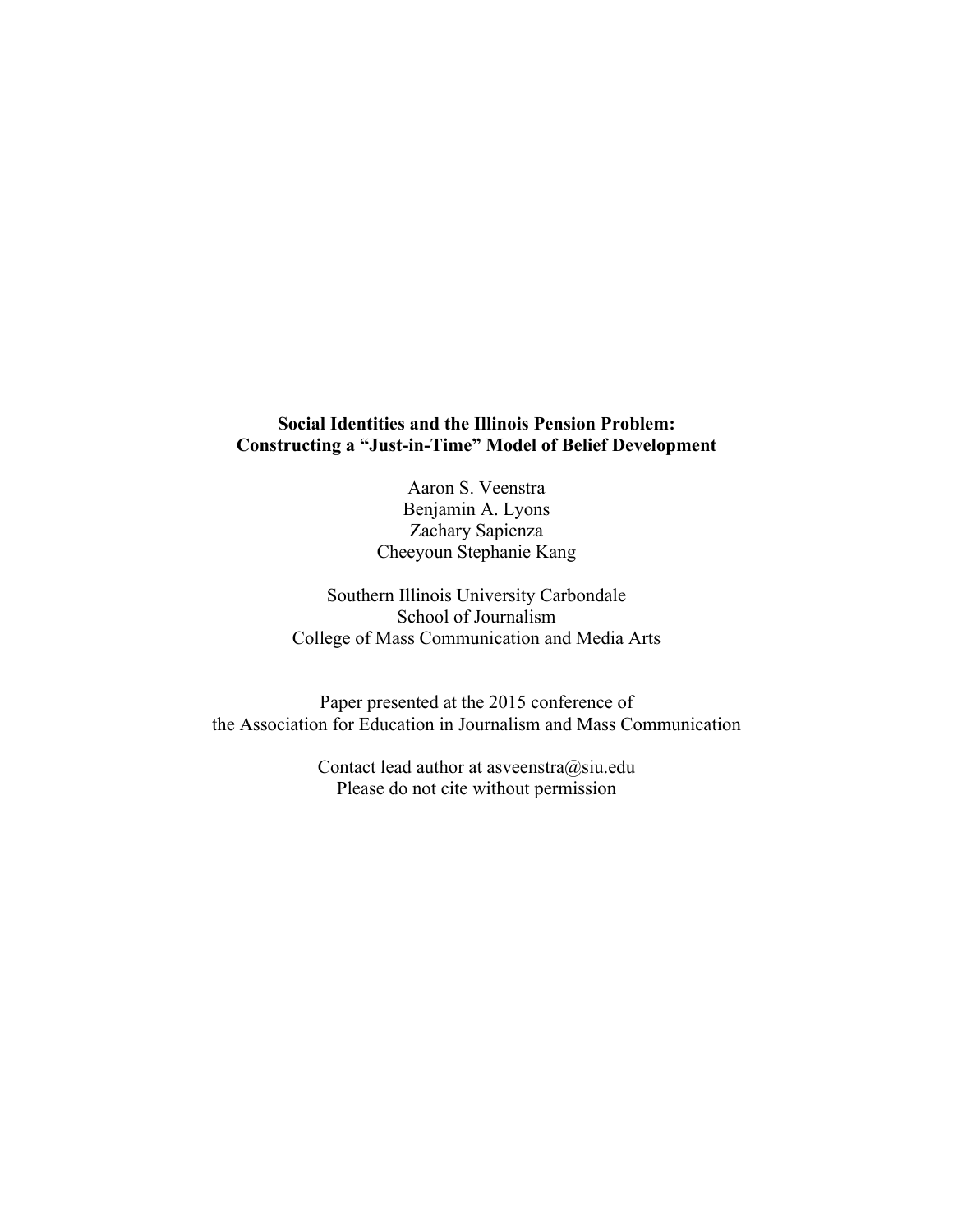# **Abstract**

For years, Illinois and Chicago have underfunded their employee pension systems, leading to significant recent controversy over the extent of the problem. This study proposes a "just-in-time" social identity influence model to identify salient social identities (union membership, political affiliations, region of residence) and test their influence on pension beliefs. Findings show that despite being strongly related, influences on beliefs about Illinois and Chicago differ based on demographics and media use.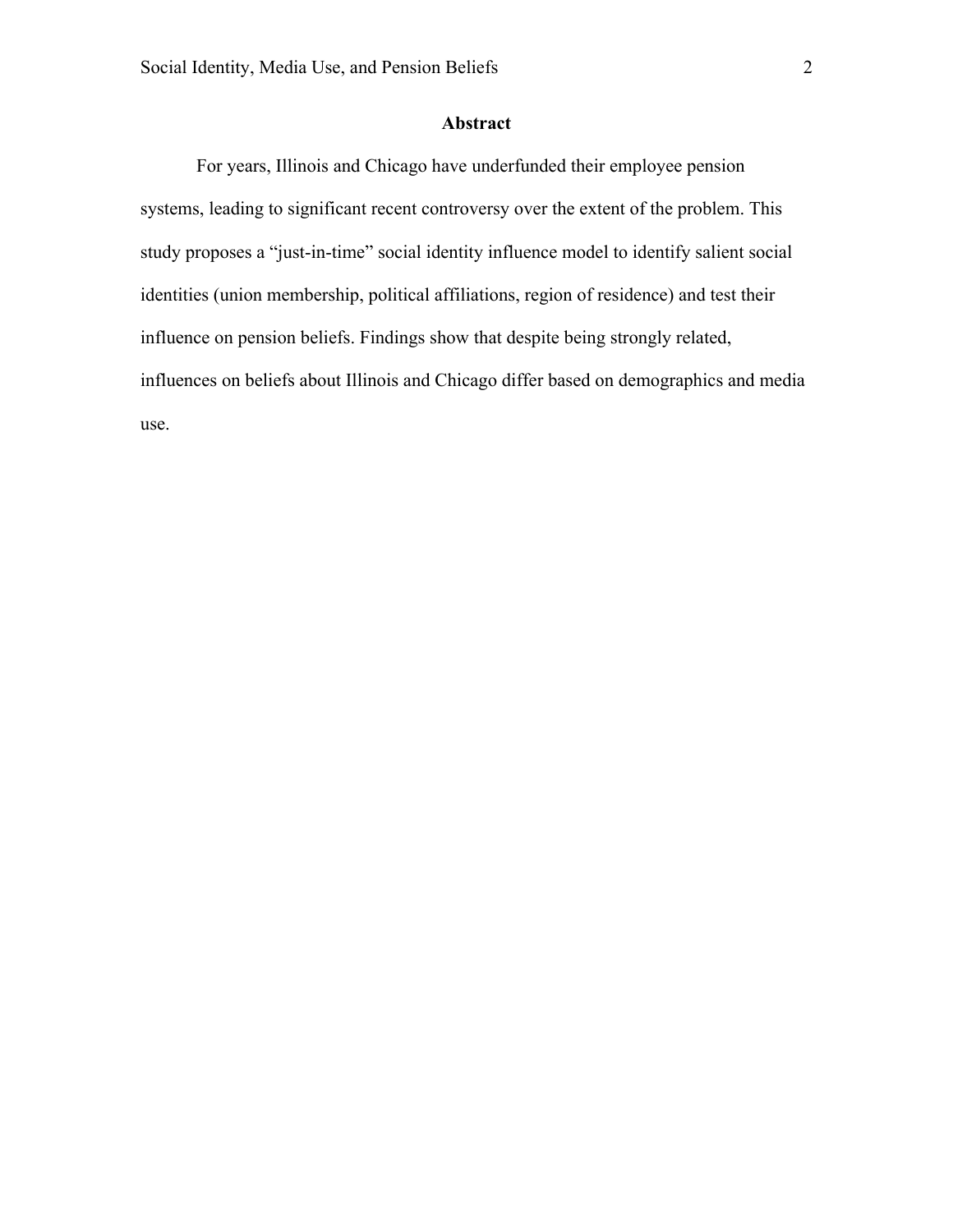Over the last several years, the state of Illinois and hundreds of its municipalities have struggled under the cost of paying for long-underfunded public employee pension programs. That the programs are underfunded is not in dispute; however, the size and nature of the pension crisis is a matter of considerable debate among political officeholders and activists on both sides of the issue.

The questions of whether the pension system is in crisis, whether it is bankrupting the state, and whether it could be fully funded under a new policy regime are hypothetical ones without answers. There is little consensus about the pension problem, with activist media on both sides using the word "stealing" to describe the actions of, alternately, public employees (Andrzejewski, 2011) or the state (Rosenfeld, 2013). Illinois residents' beliefs about the situation and its possible solutions, however, may shed light on the role of social identity and identity-driven media use in how they understand the pension issue and its public policy implications.

Recent research has identified effects among social identity, media and information use, and beliefs about contested issues that exist above and beyond that which would typically be attributed to motivated reasoning (Braman, Kahan, & Grimmelmann, 2005; Hindman, 2009; Veenstra, Hossain, & Lyons, 2014). This model of social identity influence suggests that group affiliation and norm adherence provide additional motivation to express particular beliefs about contested, identity-salient topics. The pension issue in Illinois is one such topic that has important ramifications for vote choice, and ultimately for public policy decisions. Because it pits various classes of stakeholders against each other, it also suggests a number of salient social identities whose activation might have effects on how relevant information is processed and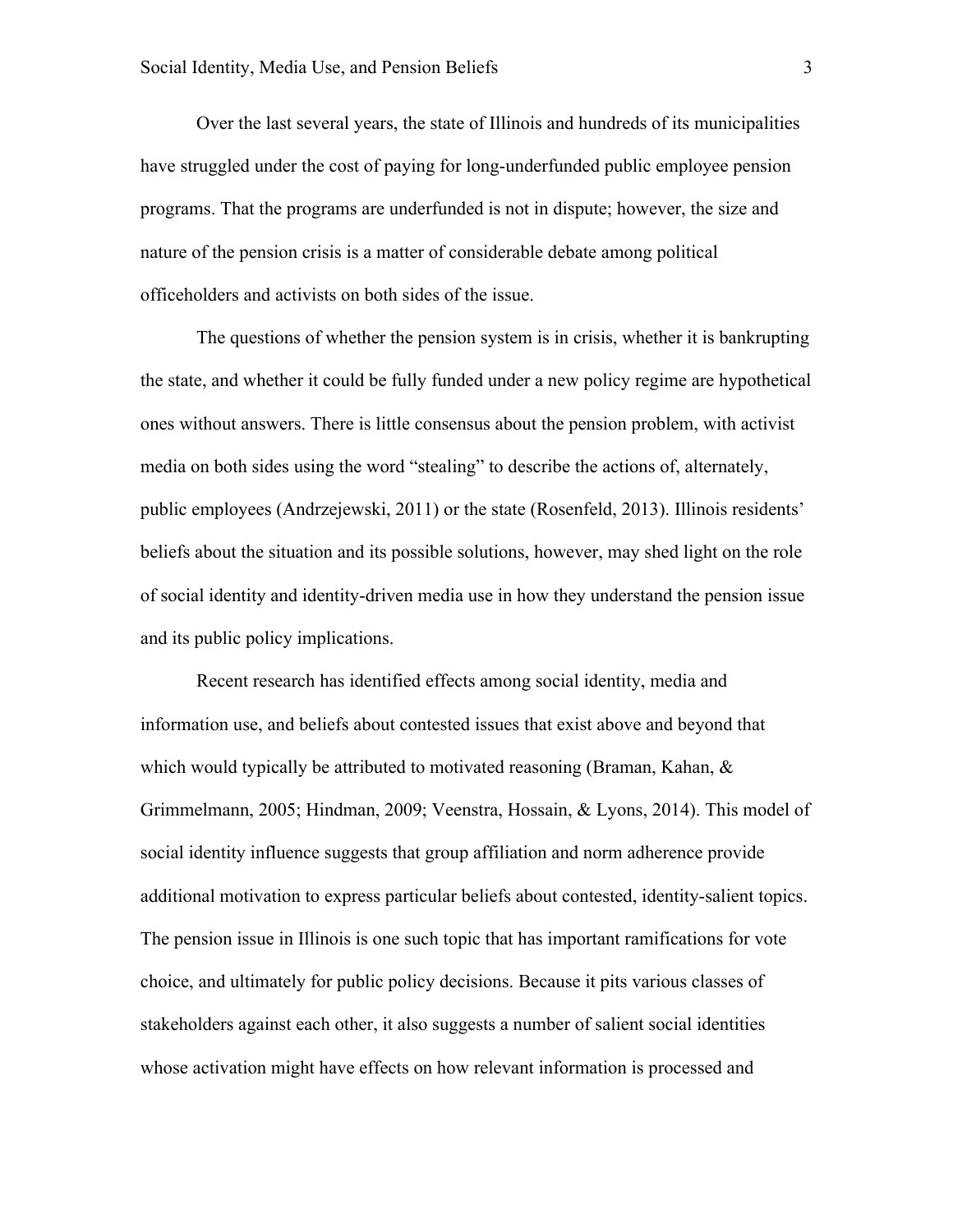ultimately incorporated into a belief structure. This study explores the distribution of beliefs about the Illinois pension problem, and examines the roles of political, labor, and geographic identities in guiding how those beliefs are formed.

## **Literature Review**

## *Social Identity Influence*

Several distinct lines of research have recently begun to examine the influence of social group membership on the beliefs and knowledge held by individuals within those groups. Specifically, studies examining the belief gap hypothesis (Hindman, 2009; Veenstra, Hossain, et al., 2014) and the cultural cognition model (Braman et al., 2005; Kahan, Braman, Slovic, Gastil, & Cohen, 2009) have looked at the impact of political ideology and partisanship on beliefs and knowledge about a variety of contested but factual topics. These include anthropogenic climate change (Hindman, 2009), the Affordable Care Act (Hindman, 2012), rumors about Barack Obama (Veenstra, Hossain, et al., 2014), gun violence (Braman et al., 2005), and nanotechnology (Kahan et al., 2009), among others.

Each of these approaches builds on the concepts of biased processing (G. L. Cohen, 2003) and identity bolstering (Kahan, 2013), and examines the impact of a particular social attribute on beliefs or knowledge about a particular topic. However, individuals' connections to social groups may often be in conflict when it comes to any given contested issue (Barkan, 2014; Roccas & Brewer, 2002). This may be explicit, as in the case of a Catholic Democrat seeking guidance on questions related to reproductive rights. It may also be more latent if a given identity characteristic lacks the strong group structure of political parties or religions.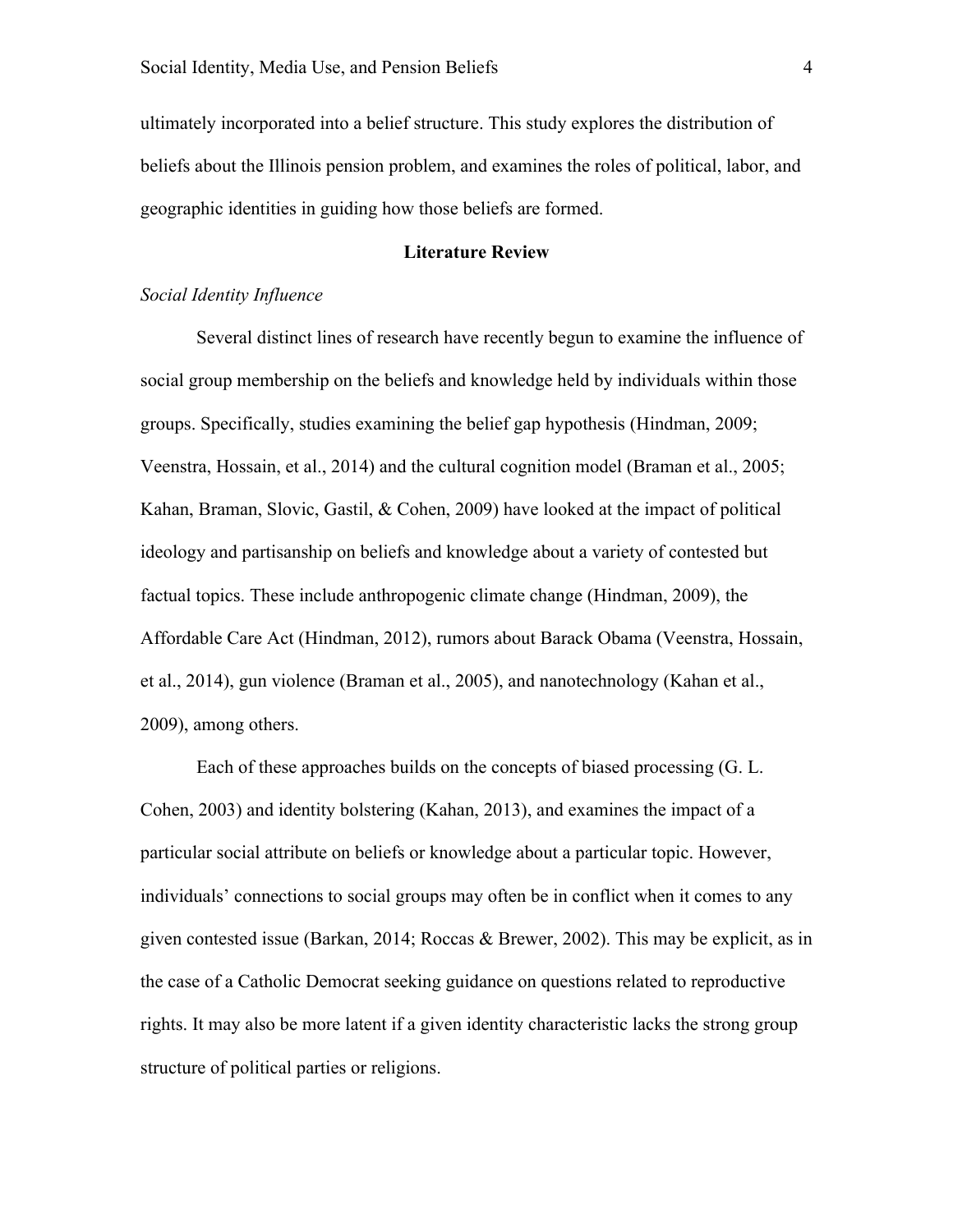Beliefs and attitudes are products of social processes. According to a long line of research (Brewer, 2007; Huddy, 2013; Tajfel, 1981), some of the most influential factors in these processes are individuals' various social identifications, which act both independently and interactively (Barkan, 2014; Clayton, 2003; McCall & Simmons, 1966; Roccas & Brewer, 2002; Rosenberg, 1979; Veenstra, Hossain, et al., 2014). Models of social identity influence posit that individuals who both acknowledge and value belonging to a group are influenced toward similar beliefs as other members via the transfer of attitudes from elites, within general membership, and through communication channels (Huddy, 2013).

The process of identity influencing beliefs appears to be a highly idiosyncratic one. Hindman (2009) found different influences on the seemingly related beliefs that global warming is occurring and that it is primarily caused by human activity. A subsequent study found considerably different patterns of effects on a handful of "culture war" science topics (Veenstra, Hossain, et al., 2014). Narrowly defined beliefs about the benefits and risks of vaccines (Veenstra, Jurkowski, et al., 2014), and the risks of fracking to the environment and individuals (Veenstra, Lyons, & Fowler-Dawson, 2015) have also shown different patterns of influence.

One recent study (Veenstra, Jurkowski, et al., 2014) suggests thinking of the influence of social identity on belief as working indirectly through media exposure or information reception, and also starting from a construct accounting for both group affiliation and adherence to group norms. For example, in a religious identity, this might be a combination of attending religious services and expressing religion-backed attitudes.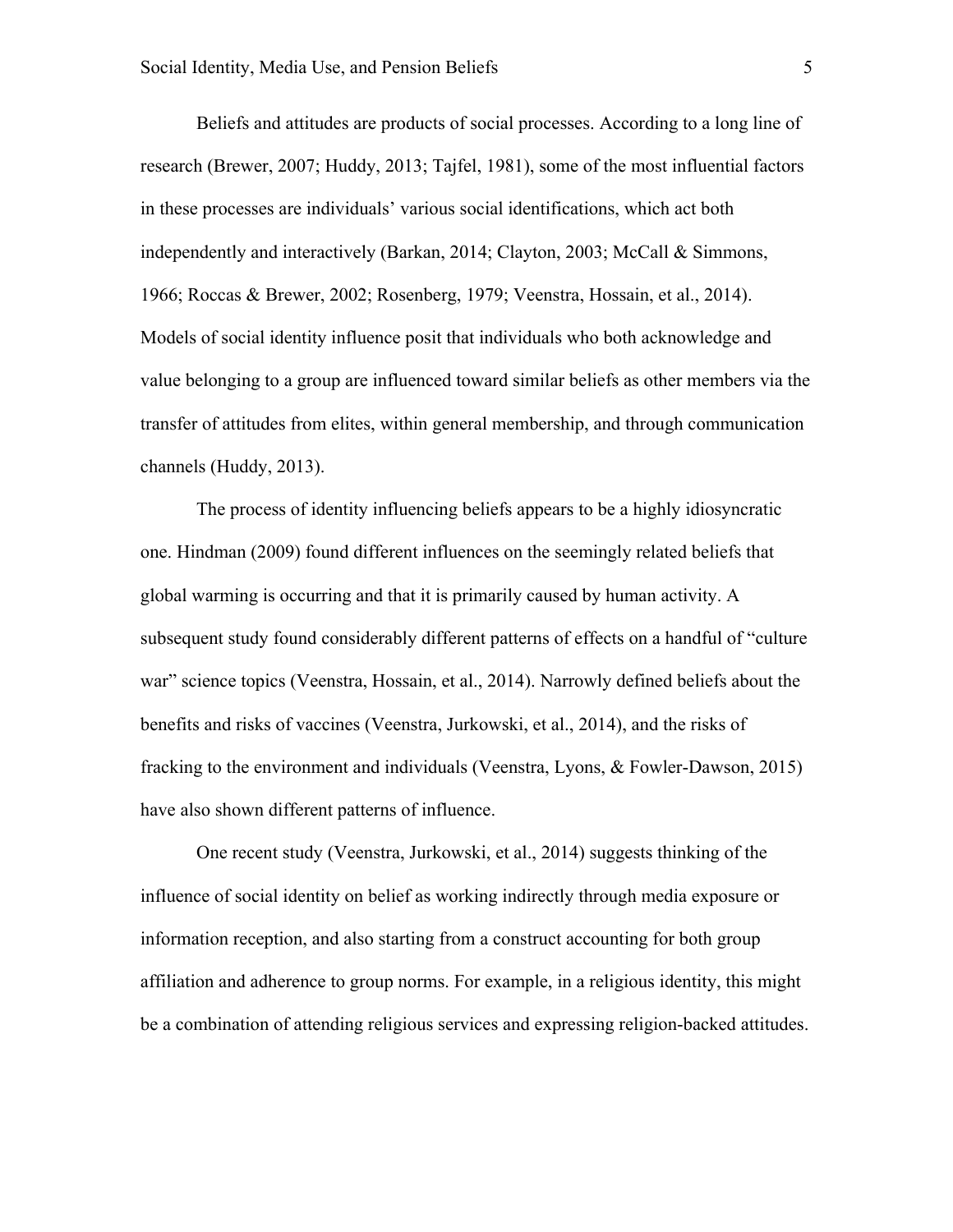For other identities, such as partisanship, it may be more difficult to separate affiliation and attitudes.

The differing characteristics mirror the complexity of the beliefs that might be examined in this framework. Because contested social issues relate to different identities differentially (Veenstra, Hossain, et al., 2014), we cannot construct a general influence model that has a particular identity at the outset, and a particular set of related media or information sources in the middle. Rather, the model must be self-reflective; that is, the specific nature of the independent and mediating variables must be derived from the specific nature of the dependent belief variable. In this sort of "just-in-time" model of influence, existing literature and exploratory analysis can be used to make a determination of what social identities are relevant to the belief at hand, and subsequently what media and information sources are relevant to those identities. From there, a model can be specified within the general framework of social identity influence, allowing the particular identity-belief relationship at hand to be tested.

In the particular case of the hotly contested pension issue, political and labor identities have special relevance. Political parties and ideological affiliations are often cited as particularly powerful social identities, and exert a large influence over individuals' attitudes and beliefs (Conover & Feldman, 1981); union membership creates a similarly powerful identity (Cregan, Bartram, & Stanton, 2009; C. Kelly & Kelly, 1994; J. Kelly, 1998).

## *Union Membership as Social Identity*

Studies of union members' behavior suggest that, like political partisanship, union-identity influence is driven by leadership (e.g., Fullagar, McCoy, & Shull, 1992),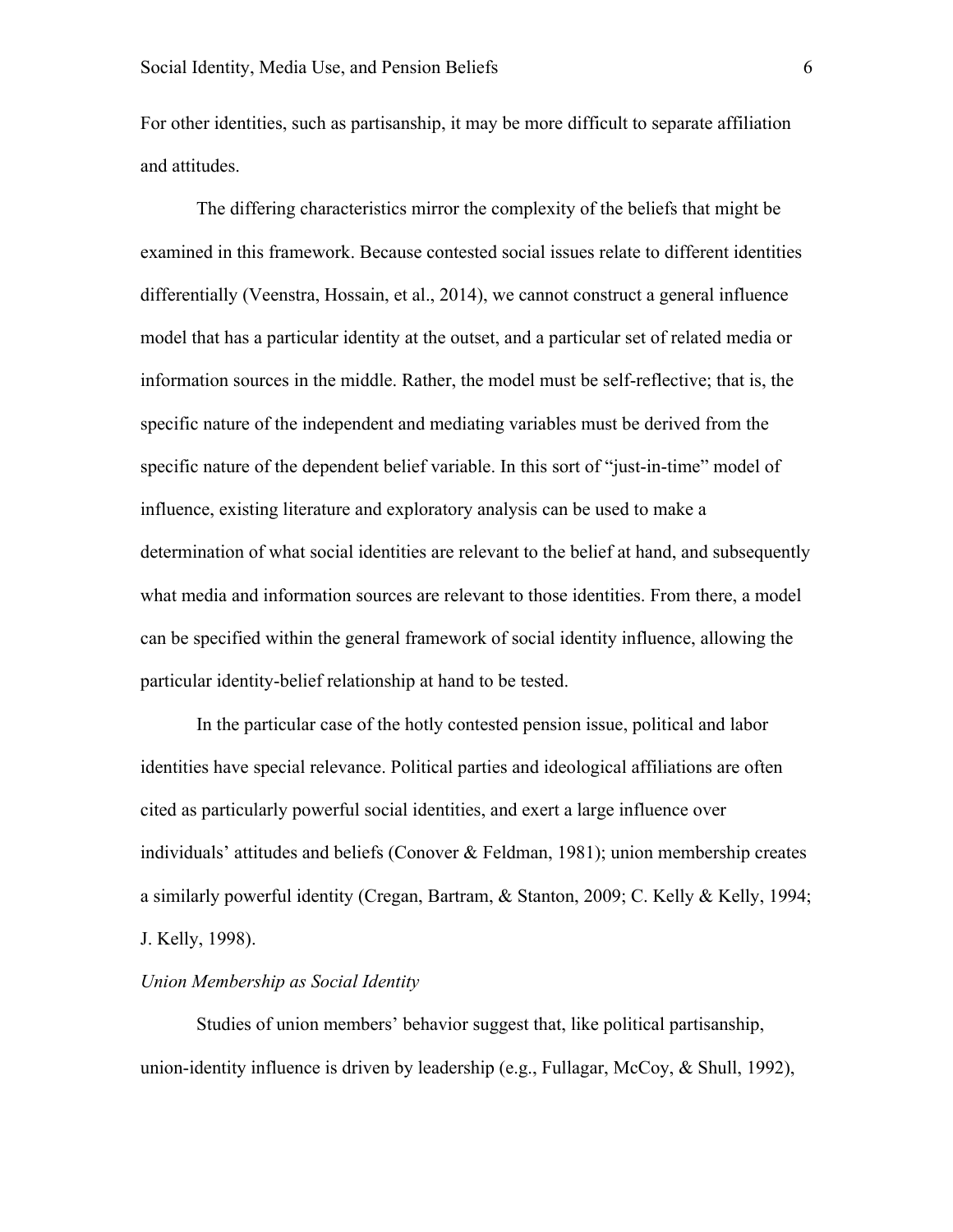through attitudes of solidarity (Cregan et al., 2009; Twigg, Fuller, & Hester, 2008). Indeed, union organizations employ leadership strategies and group-based mobilizing to create collective, value-oriented socialization in place of individual orientations (Cregan et al., 2009; Shamir, House, & Arthur, 1993). So, through mutual "on-site struggles" and "inspirational leadership," union workers come to a social identification with the union, "strengthening collective attitudes and behavior" (Cregan et al., 2009, pp. 701-702; see also J. Kelly, 1998).

Social identity theory proposes that individuals affiliate with groups that they perceive as distinct from others, in order to raise their self-esteem (Tajfel  $\&$  Turner, 1986). Kelly (1998) and Cregan et al. (2009) suggest that workers' involvement with workplace struggles, against perceived injustices and management disputes, strengthens this identity, following the process of group distinction, where "'we' is defined in opposition to 'them'" (Badigannavar & Kelly, 2005, p. 527; Cregan et al., 2009, p. 704). Logically, others make sense of union identity as derived from the organizational space in which members work and associate. Such communal interaction builds collective identity (e.g., Yu, 2014).

Likewise, certain scholarship suggests unions are a balance of "market-based, class-based, and social identities" (Hyman, 1996, 2001; Yu, 2014, p. 504). To achieve this balance, scholars suggest that unions and members form a "covenantal relationship," which surpasses economic and social exchange, and psychological contracts on their own (Twigg et al., 2008). Covenantal relationships combine both mutual welfare concerns and shared values (Van Dyne, Graham, & Dienesch, 1994). This is described as a "bond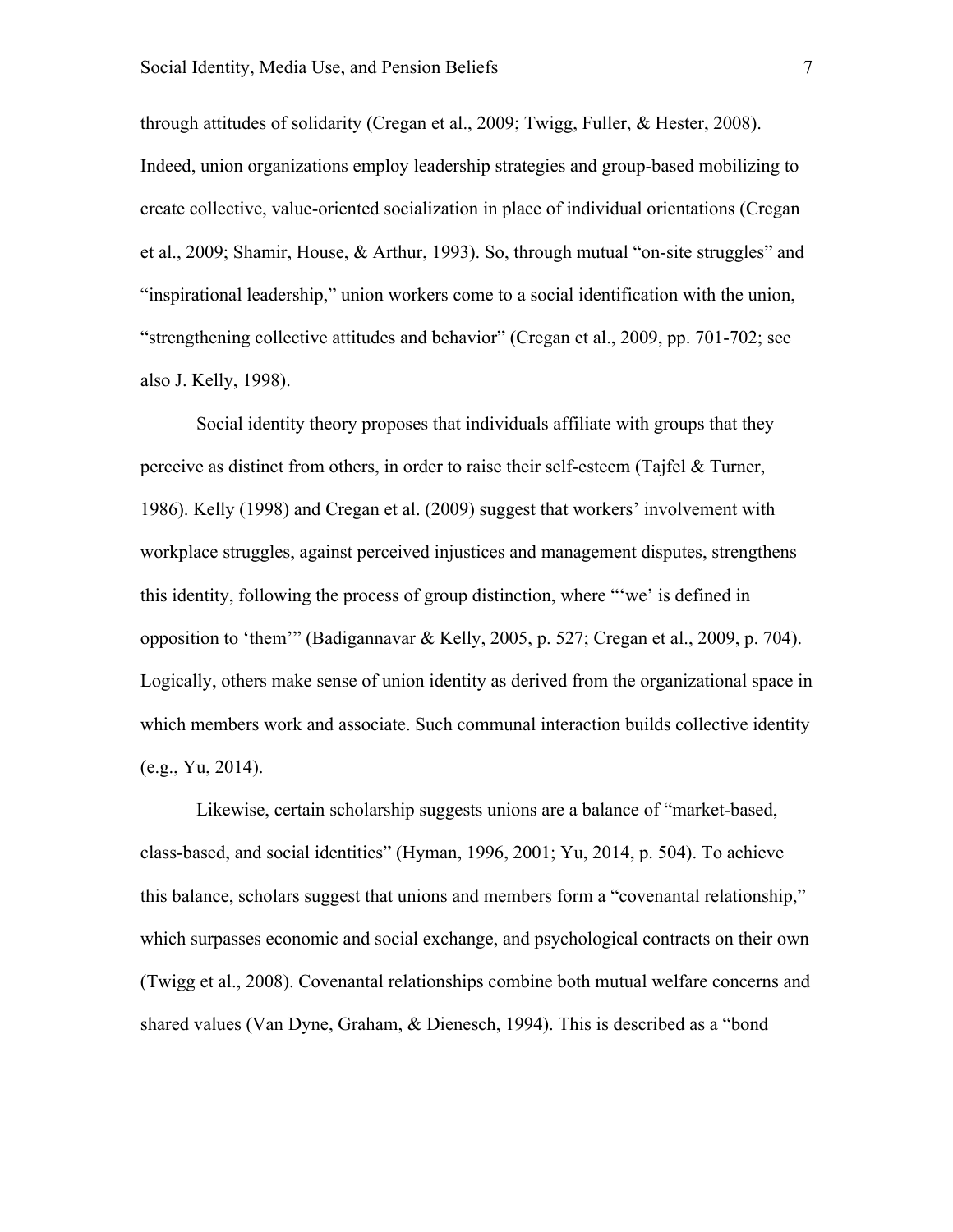between parties" (Twigg et al., 2008, p. 28), where members sometimes sacrifice selfinterest for "superordinate goals" (Barnett & Schubert, 2002, p. 280).

Because "social identity plays a major role in determining the strength of collectivism" (Cregan et al., 2009, p. 704; C. Kelly & Kelly, 1994; Metochi, 2002), high union-identifiers would be more likely to hold beliefs that are both more common to the group and serve the group's interests (e.g., unions are not bankrupting the state). We suppose that in addition to collectivist attitudes and behaviors, union membership also results in holding shared beliefs about issues that may impact unions.

#### *Place-Based Identity*

Identities are derived from and shaped by the contexts, including geographical, in which individuals find themselves (Adams & Marshall, 1996). According to Lalli (1988), this concept is sometimes called "place identity" (Proshansky, 1978; Proshansky, Fabian, & Kaminoff, 1983), "sense of place" (Buttimer & Seamon, 1980; Relph, 1976), and "place dependence" (Stokols & Shumaker, 1981). At a grand scale, this may be seen in nationalism or even trans-nationalist attitudes (e.g., Nisbet & Myers, 2010), but also in rural/urban splits (e.g., Ching & Creed, 1996; Hummon, 1986; Landini, 2012), or in any case, subordinate and supra-ordinate areas (Gil de Zúñiga, 2008).

Research in fields such as environmental psychology supports colloquialisms such as "country mouse, city mouse," as Hummon (1986) finds in a study of the persistence of community identity. While some individuals reject the stigma or constraint of such identities, others readily identify as city, suburban, small-town, or country people, out of a sense of belonging "based on ties of sentiment, interest, value, or knowledge" (p. 1). Importantly for public opinion, this may result in "place-based" cognitions and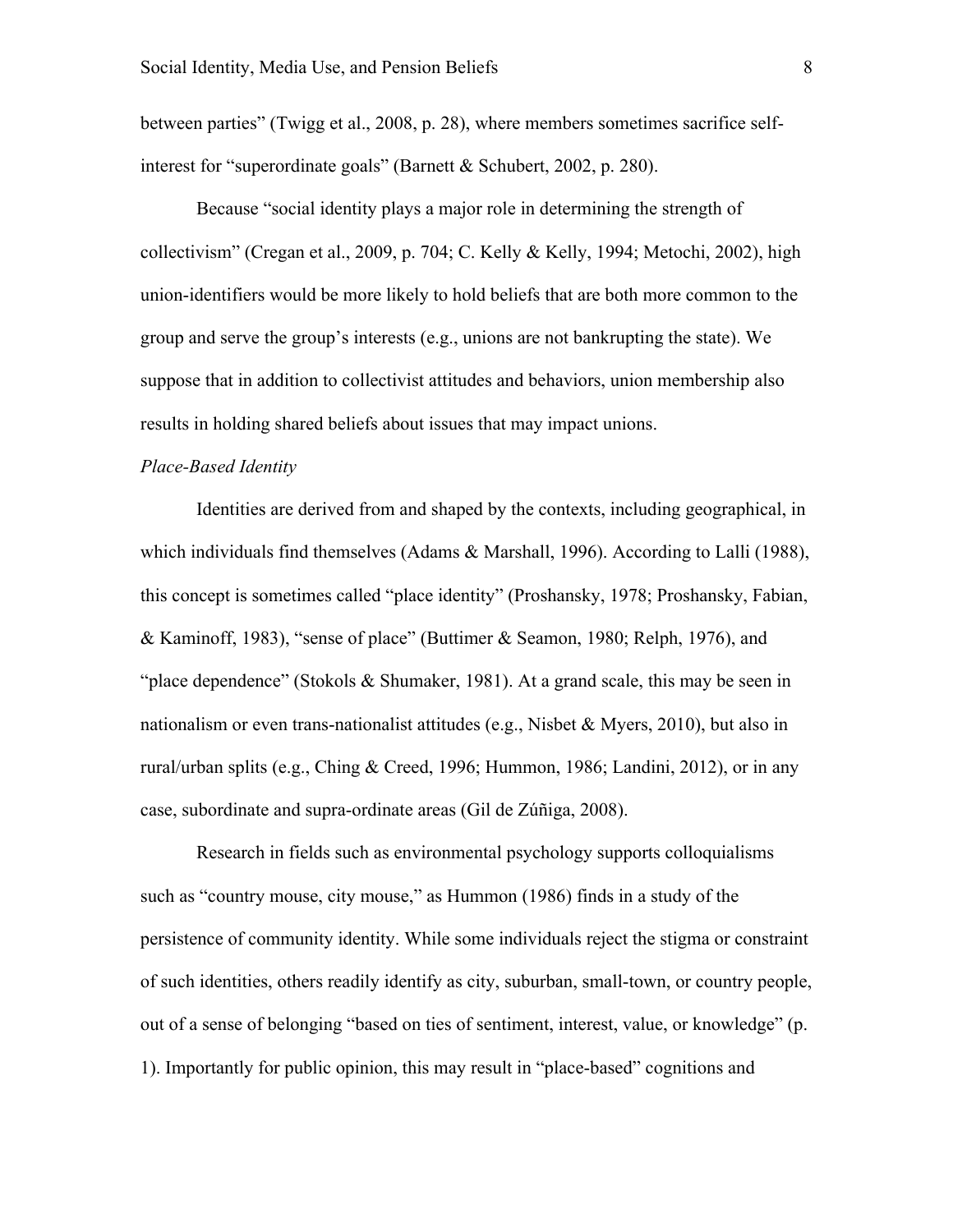attitudes (Stedman, 2002), which may result in opinions reflecting regional economic interests (R. E. Cohen, 1992; Joskow & Schmalensee, 1998; Kraft, 2010), but not always (Delshad & Raymond, 2013).

Finally, mass communication scholars have looked at the relationships among place-based orientations, media exposure, and democratic outcomes such as knowledge and participation. McLeod and his colleagues (1996) explored the dimensions of community integration, finding that psychological attachment, discussion networks, city vs. group orientation, localism versus cosmopolitanism, and city vs. neighborhood orientation all play a role. Research in this line has shown strong links among identifying with one's community, consuming local media, and civic engagement (McLeod et al., 1996; Paek, Yoon, & Shah, 2005). Similarly, Gil de Zúñiga (2008) explored the interplay of geo-identity and media use, and their influence over orientation toward the European Union, and ultimately different forms of participation.

In the present case, the split between Chicago, the third-largest city in the U.S., and the rest of the mostly rural state may promote the development of identification with the distinct areas and drive residents' beliefs in favor of their area. Though less strictly "groups," these geographic areas may act similarly in aligning norms and making salient different forms of information and media, resulting in disparities in beliefs about objective realities like the pension plans in both Chicago and the state of Illinois. *Media and Social Identity*

Understanding media in terms of their features, functions, and audiences can help one gain an insight into why and how sub-groups with peculiar interests in society communicate and engage with each other (Anastasio, Rose, & Chapman, 1999; Bennett,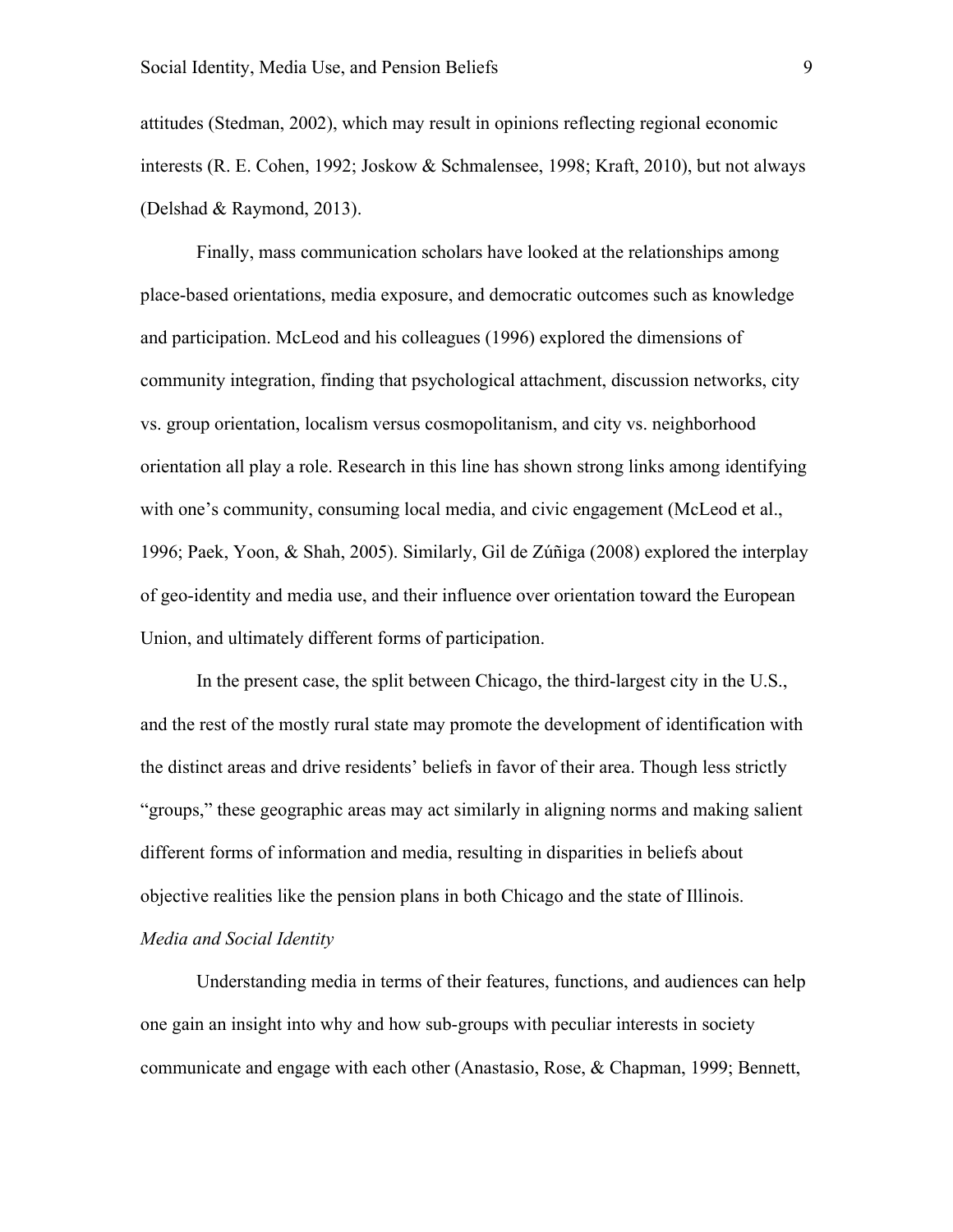2012; Eveland & Shah, 2003; Stroud, 2008). The interfaces between media and individuals are, nonetheless, intricately intertwined: National media, with more professional and profitable instruments, can reach and manipulate audiences at the macro level (Barker-Plummer, 1995; Viswanath & Arora, 2000). Local media tends to provide one with regional and unique messages concerning contextual issues (Grindle, 2007; Mahrt, 2008; Schiffer, 2006). Digital media embrace multifaceted media types and topics; traditional media (e.g., newspaper, TV, and radio) with participatory media, local or national media, liberal or conservative media, converging or fragmented media and much more to be counted (Bennett, 2012; Morley & Robins, 2002).

Despite the rapid growth of national media, such media often dismiss regional issues that can greatly influence one's community as well as social identity (Liebes & Curran, 2002). What national media focus primarily on is general issues and mass audiences with collective identity. In contrast, local media is concerned about individuals who seek to sustain their unique social identities through solidarity with regional and political aspects in their community (Anastasio et al., 1999; Bennett, 2012; Eveland  $\&$ Shah, 2003). Not surprisingly, in a community, local media play a substantial role in influencing individuals who strive to maintain their distinctive social identity by promptly conveying their situational information. While national media tend to spread out general information, local media deliver messages that pertain to their own uniquely relevant issues.

In addition to the distinction between local and national media, the emergence of digital media has shaped media effects at the local and national level, due to its multidimensional attributes. While different types of media converge at the same spot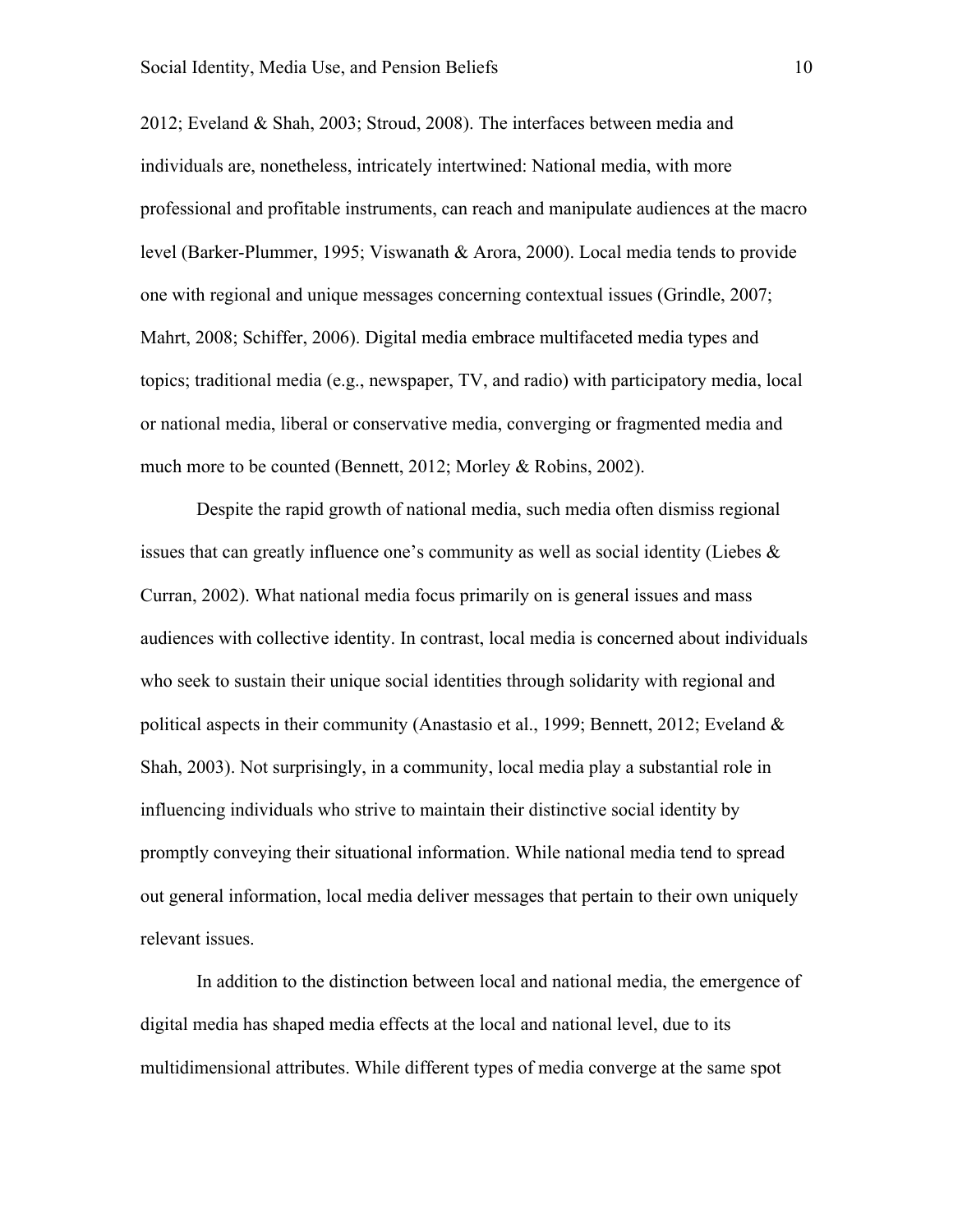through digital media, fragmented media with varying topics (e.g., liberal vs. conservative, solidarity, local interests, marginalized values) can be more selectively and individually chosen by diverse individuals at the same time (Bennett, 2012; Morley & Robins, 2002).

Expressions of political identity can often be seen at the national level in the burgeoning partisan media sector (Eveland & Shah, 2003; Iyengar & Hahn, 2009; Niven, 2003; Schiffer, 2006). National cable news networks, such as Fox and MSNBC, exemplify how partisanship in the US has become polarized through media (Levendusky, 2013). The US prestige press – the *New York Times*, *Washington Post*, and *Wall Street Journal* – can be another example of national media that are widely used among people who prioritize their social identity (e.g., class), rather than local values (Boykoff  $\&$ Boykoff, 2004).

Regardless of the role and effect of national media, the links between local media and their social identity in the community are fairly pertinent and essential (Gil de Zúñiga, 2008; Grindle, 2007). Local media, including local newspapers, radio, and TV, have been often considered as storytellers in our neighborhood (Gürses, 2015). They provide the venue in which people with distinctive social identities can selectively and contextually prioritize their own social and political attributes, partly because of its ability to cover stories related to those attributes in a more thorough way than national media can do (Mahrt, 2008). Benefiting from the timely and regional availability of local media, those sub-groups that strive to sustain and strengthen their solidarity with members, stand up together in their community and are eventually able to stand out in society (Grindle, 2007; Mahrt, 2008; Morley & Robins, 2002).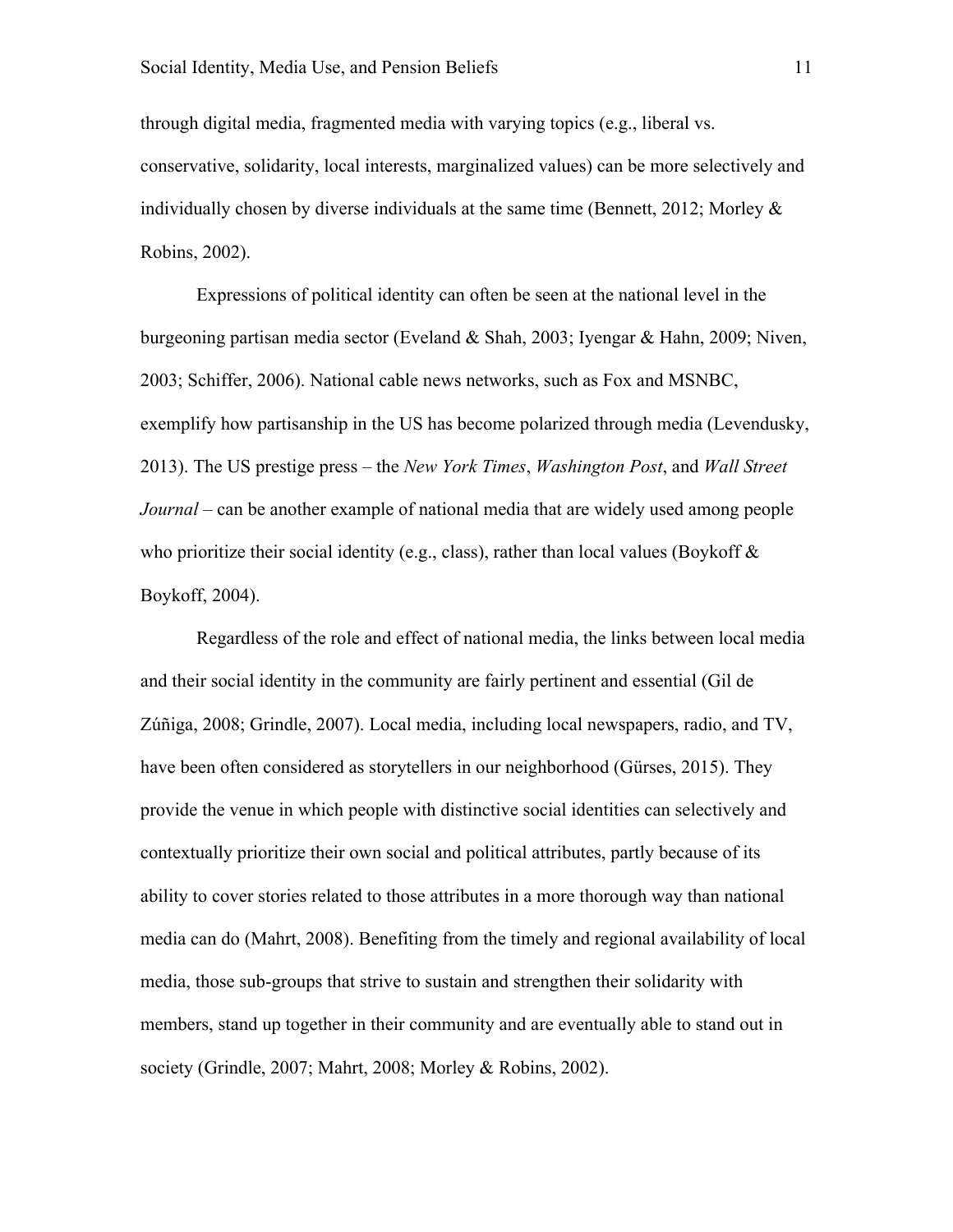Understanding the relevance of online media to local issues and social identity can also help to discover what is happening with the members in the community (Bennett, 2012; Bennett & Segerberg, 2013; Couldry, 2012). Digital media is the place where all kinds of people with various identities can get connected (Varnelis, 2012). Although a single media platform may not wide a broad audience defined by varying social identities, online media can provide a great variety of media contents and contexts for different types of people. People with distinguished identities can choose particular media; whether local or national, liberal or conservative, propagandized or participatory, publicized or privatized in independent and selective ways. Online media lead people to converge or disperse, depending on their varying social and political interests and needs (Couldry, 2012; Varnelis, 2012). Consequently, those who are motivated to interact with local media online, in accordance with their social identity (e.g., political affiliation) can considerably bolster their political attitudes about local issues, compared with passive information-seekers.

#### **Hypotheses and Research Questions**

The nature of the just-in-time model of social identity influence requires exploration and, ideally, multiple iterations of analysis. Though we have good reason to expect that political and labor identities will be related to beliefs expressed about the Illinois and Chicago pension systems, we lack a clear understanding of how demographic and geographic identities might influence those beliefs. Thus, this analysis begins with two exploratory research questions and two hypotheses related to a broad range of potentially relevant social identities.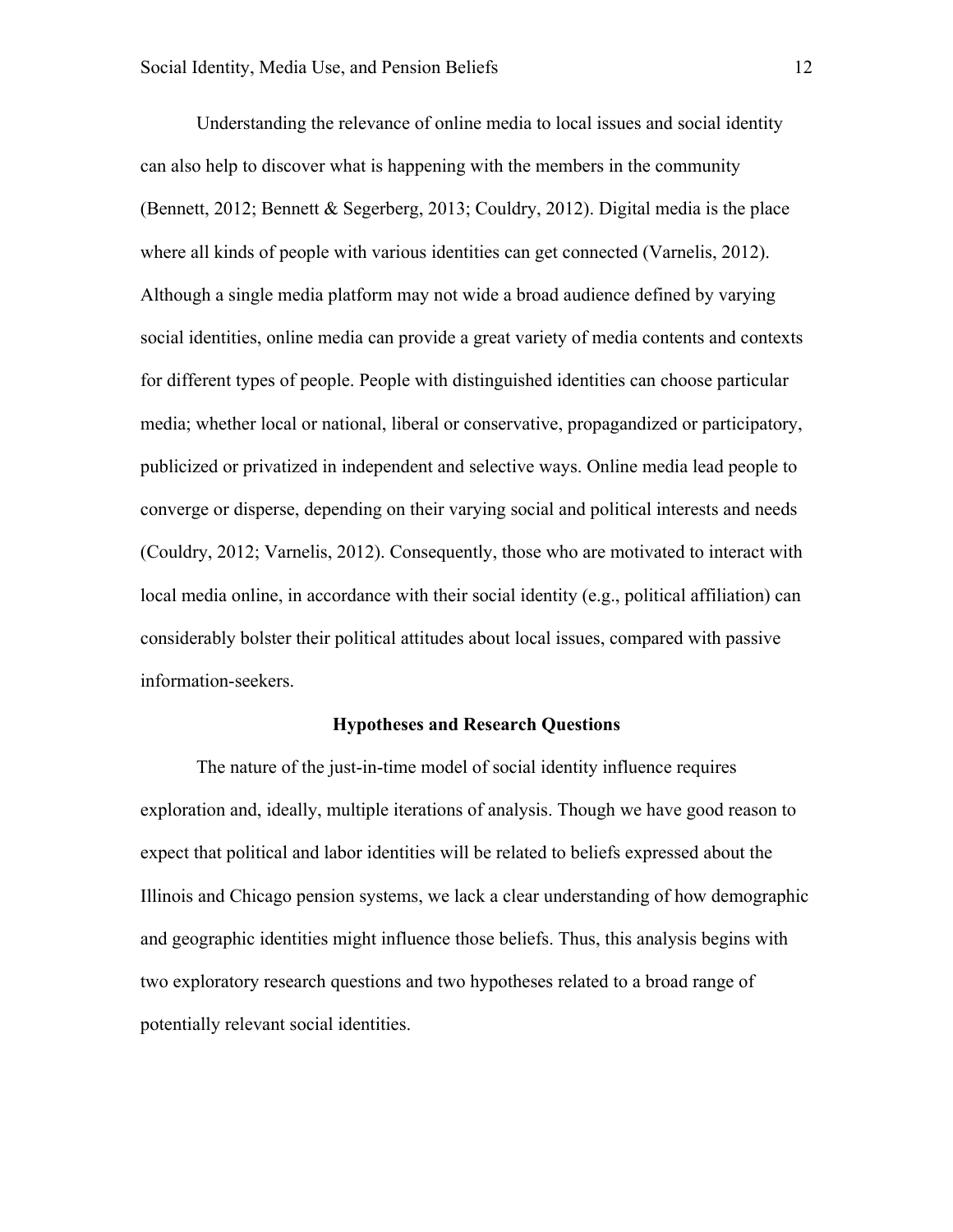RQ1. What demographic characteristics predict belief that public employee pensions are bankrupting Illinois and Chicago?

RQ2. Do such beliefs differ among residents of Chicago, the Chicago suburbs, and the rest of Illinois?

H1. Union members are less likely than non-members to believe that public employee pensions are bankrupting Illinois and Chicago.

H2. Belief that pensions are bankrupting Illinois and Chicago is related to a) Republican partisanship, and b) conservative political ideology.

Following on recent social identity research, we expect identity-relevant media to track with the influence of the identities themselves. For place-based identity, we propose research questions about the relevance of local media and highly ego-centric social media to pension beliefs.

H3. a) Use of conservative media is related to greater belief that pensions are bankrupting Illinois and Chicago, while b) use of liberal media is related to lesser such belief.

RQ3. How do a) local newspaper use, b) local TV news use, and c) social media use for news relate to beliefs that pensions are bankrupting Illinois and Chicago?

## **Methods**

This study uses data collected by the Paul Simon Public Policy Institute in its annual Illinois-wide poll. Data were collected through live telephone interviews with 1,000 registered voters, from February 28 to March 10, 2015. A Spanish language version of the questionnaire and a Spanish-speaking interviewer were made available. The sample included 30.7% cellphone respondents. Participants were drawn 20% from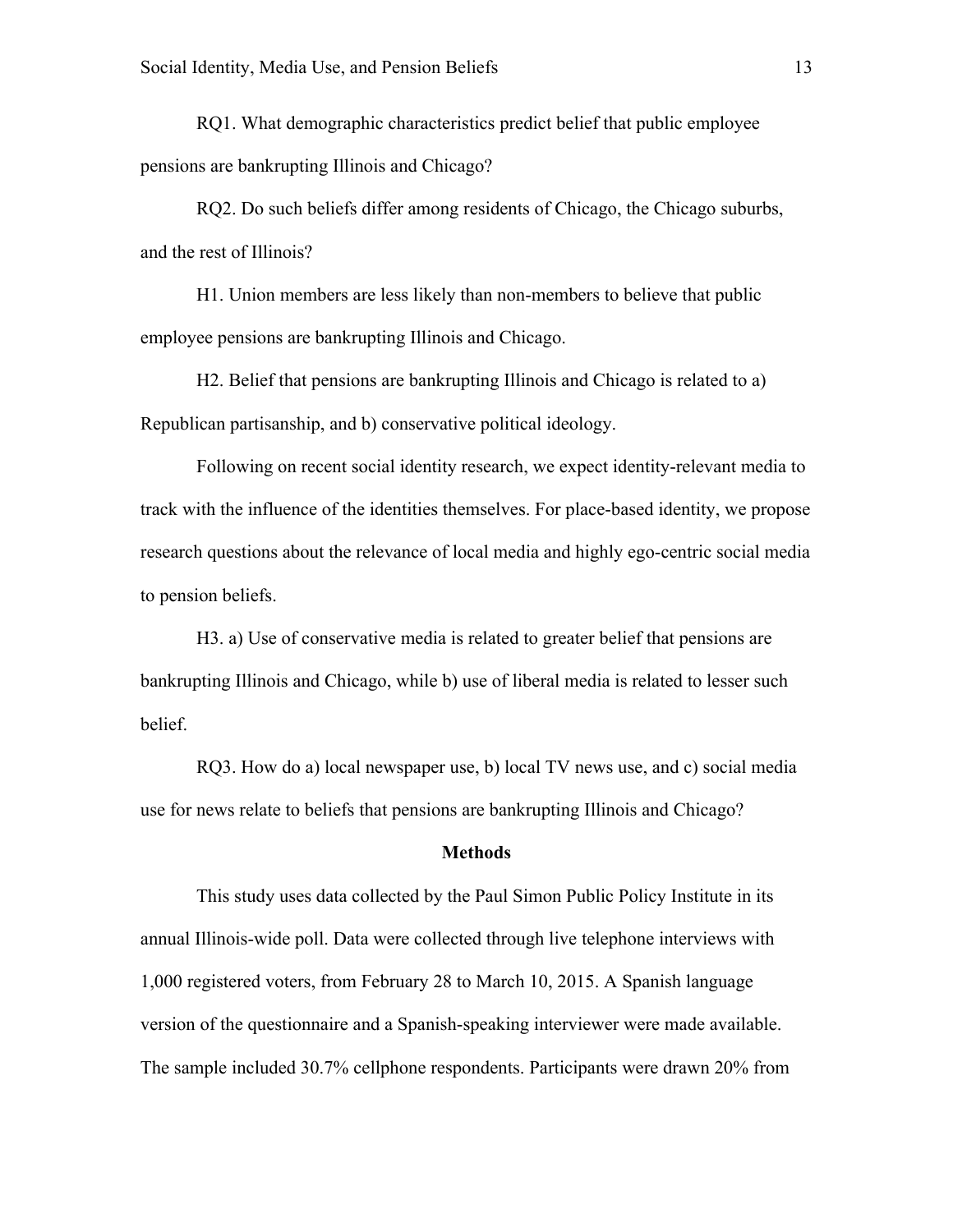the city of Chicago, 50% from the remainder of Cook County and the five "collar" counties (DuPage, Kane, Lake, McHenry, Will), and 30% from the remainder of the state. The sample was 51.3% female and 74.2% white, with a median education of an associate's degree, and a mean age of 58.1 (*SD* = 17.4) (Paul Simon Public Policy Institute, 2015).

## *Variable Construction*

Political and union affiliations. Two political orientations were measured with single items. Partisanship was measured by asking respondents to place themselves on a scale running from strong Democrat (1) to strong Republican (7). Those who indicated they belonged to another party were placed at the midpoint (4) of this two-party partisanship scale ( $M = 3.55$ ,  $SD = 1.96$ ). Political ideology was measured by asking respondents to place themselves on a scale from very liberal (1) to very conservative (5)  $(M = 3.05, SD = 1.22)$ . Another single item asked respondents whether they were members of a labor union (15.9% union members).

Media use. Five types of media use were measured with items asking respondents how many days in a typical week they use such media: social network sites to get news or news headlines (*M* = 2.46, *SD* = 3.10); local newspapers, including online (*M* = 3.49, *SD*  $= 2.90$ ; local TV news, including online ( $M = 4.89$ ,  $SD = 2.67$ ); conservative online political commentary ( $M = 1.36$ ,  $SD = 2.21$ ); and liberal online political commentary ( $M$  $= 1.38, SD = 2.22$ ).

Beliefs about pensions. Two beliefs about the impact of pension underfunding were measured with single items asking respondents whether they agree or disagree with the statements, "Pensions for public employees are bankrupting the state" (54.5%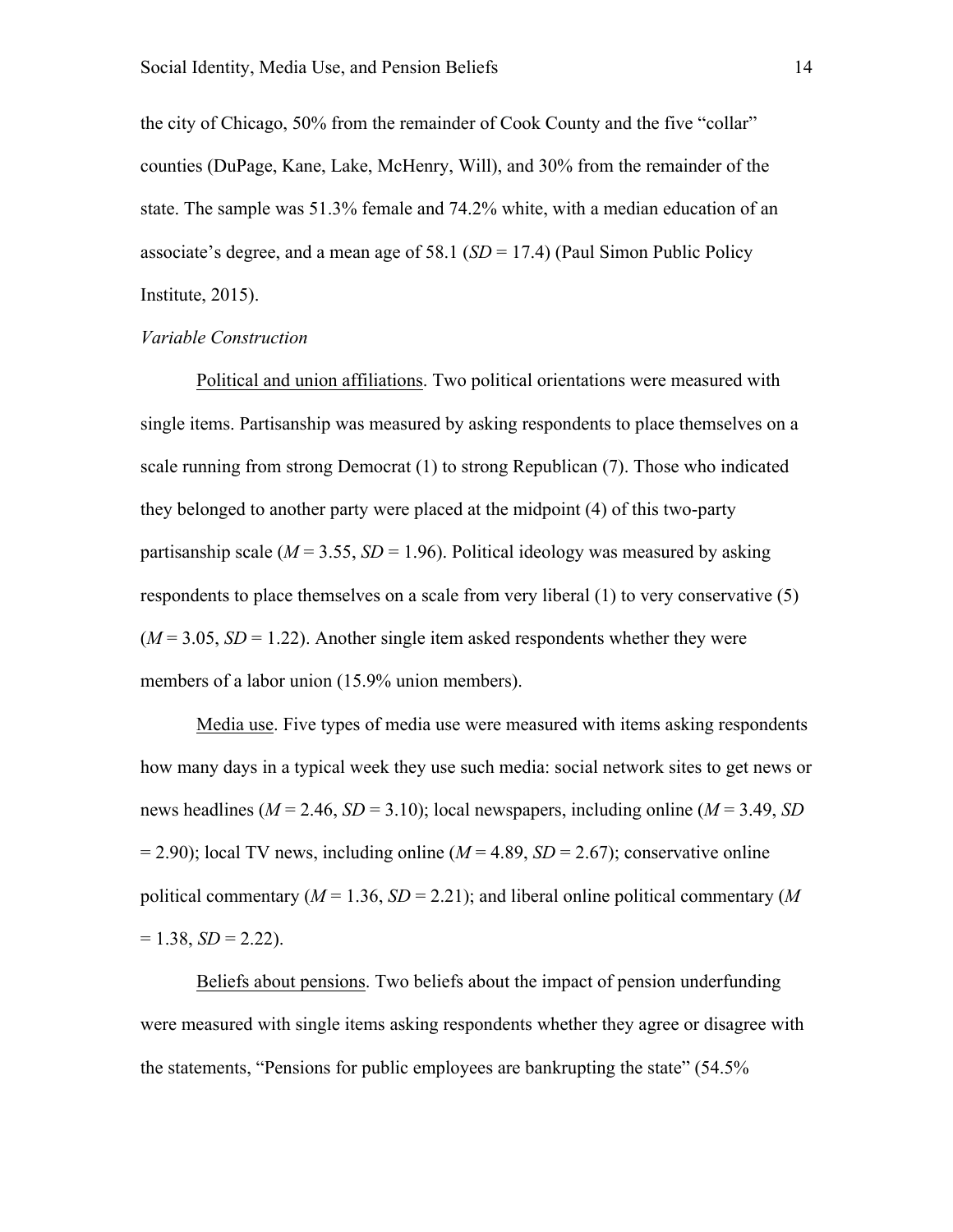agreed), and "Pensions for public employees are bankrupting the City of Chicago" (55.8% agreed). These two variables were highly correlated  $(r = .81)$ ; however, because this study seeks to demonstrate minor differences between measures that seem to be tapping similar cognitive concepts, they are each modeled as dependent variables in separate analyses.

#### **Results**

Two identical ANCOVA models were used to test influences on the two outcome beliefs. Geographic area (city of Chicago, Chicago suburbs, downstate Illinois) and union membership were included as factors, with nine variables included as covariates: age, race (coded as white), gender (coded as female), education, political partisanship (coded as Republican), political ideology (coded as conservative), social media use for news, conservative online media use, and liberal online media use.<sup>1</sup> Because of missing values on some variables, total usable *N* was 649 for the Illinois model and 588 for the Chicago model.

In order to establish some context for the pension dispute, which has received little attention from public opinion scholarship, our first research question asks what demographic characteristics predict beliefs about Illinois and Chicago pensions. Gender, coded as female, negatively predicted both beliefs – that is, women were less likely to believe that pensions were bankrupting the state and city (Illinois:  $F(1, 634) = 13.37$ , p < .001; Chicago:  $F(1, 573) = 11.14$ ,  $p < .001$ ). Race, coded as white, positively predicted both beliefs (Illinois:  $F(1, 634) = 14.07$ ,  $p < .001$ ; Chicago:  $F(1, 573) = 21.53$ ,  $p < .001$ ).

 $<sup>1</sup>$  The original analyses included income, which was not significant in either model.</sup> Because the variable had nearly 20% missing cases, thus considerably reducing the statistical power of the models, it was removed from the final analyses.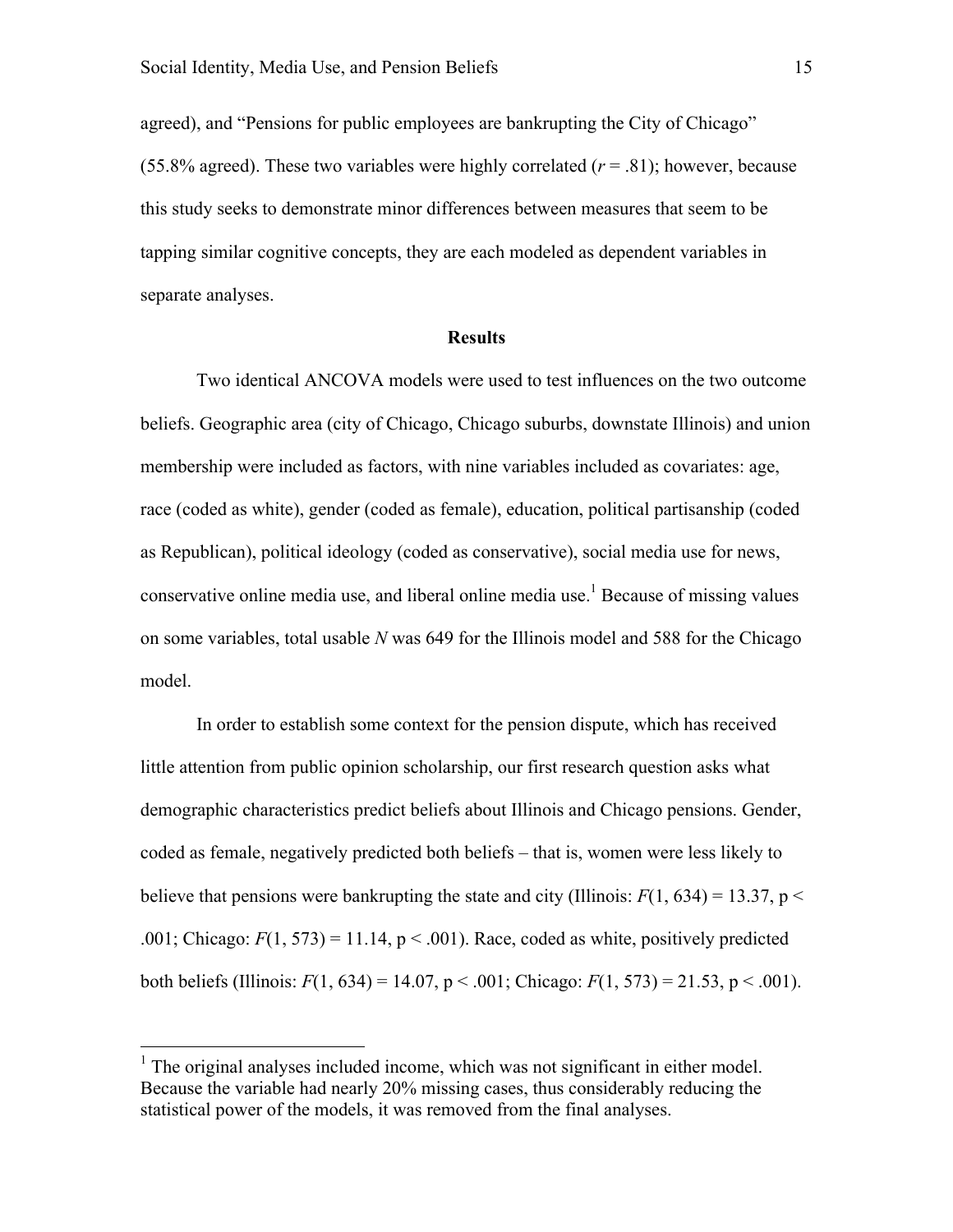Age positively predicted the belief that pensions were bankrupting Chicago  $(F(1, 573))$  = 6.72,  $p < .01$ ), but was not a significant predictor of beliefs about Illinois pensions.

The second research question asks how pension beliefs are distributed across three differentiable regions of the state: the city of Chicago, the Chicago suburbs, and "downstate." The main effect of region was not significant in either model (Illinois: *F*(2, 634) = 2.76, p < .1; Chicago:  $F(2, 573) = 2.59$ , p < .1). However, similar patterns of differences in estimated margin means emerged in both models, with Chicago residents  $(M_{\text{IL}} = .57, M_{\text{Chi}} = .59)$  expressing greater belief that pensions were bankrupting the state and city than did suburbanites ( $M_{\text{IL}} = .49$ ,  $M_{\text{Chi}} = .49$ ) or downstate residents ( $M_{\text{IL}} = .44$ ,  $M_{\text{Chi}} = .47$ ).

Our first two hypotheses proposed that while union membership would be related to less belief that pensions were bankrupting the state and city, Republican partisanship and conservative ideology would be related to greater such belief. Union members did have less that belief for both Illinois ( $F(1, 634) = 21.43$ ,  $p < .001$ ,  $M = .38$  vs. .61 for nonmembers) and Chicago (*F*(1, 573) = 20.39, p < .001, *M* = .40 vs. .63). Republican partisanship was related to greater belief (Illinois:  $F(1, 634) = 4.10$ ,  $p < .05$ ; Chicago:  $F(1, 573) = 7.39$ ,  $p < .01$ ). However, conservative ideology was not significantly related to greater or lesser belief (Illinois:  $F(1, 634) = 2.99$ ,  $p < 1$ ; Chicago:  $F(1, 573) = 1.39$ , p < .3). These results support H1 and H2a, but not H2b.

Our third hypothesis proposed partisan media relationships that would track with the partisanship findings. H3a and H3b were both supported, as conservative online media use was related to greater bankruptcy belief (Illinois:  $F(1, 634) = 6.63$ ,  $p < .01$ ;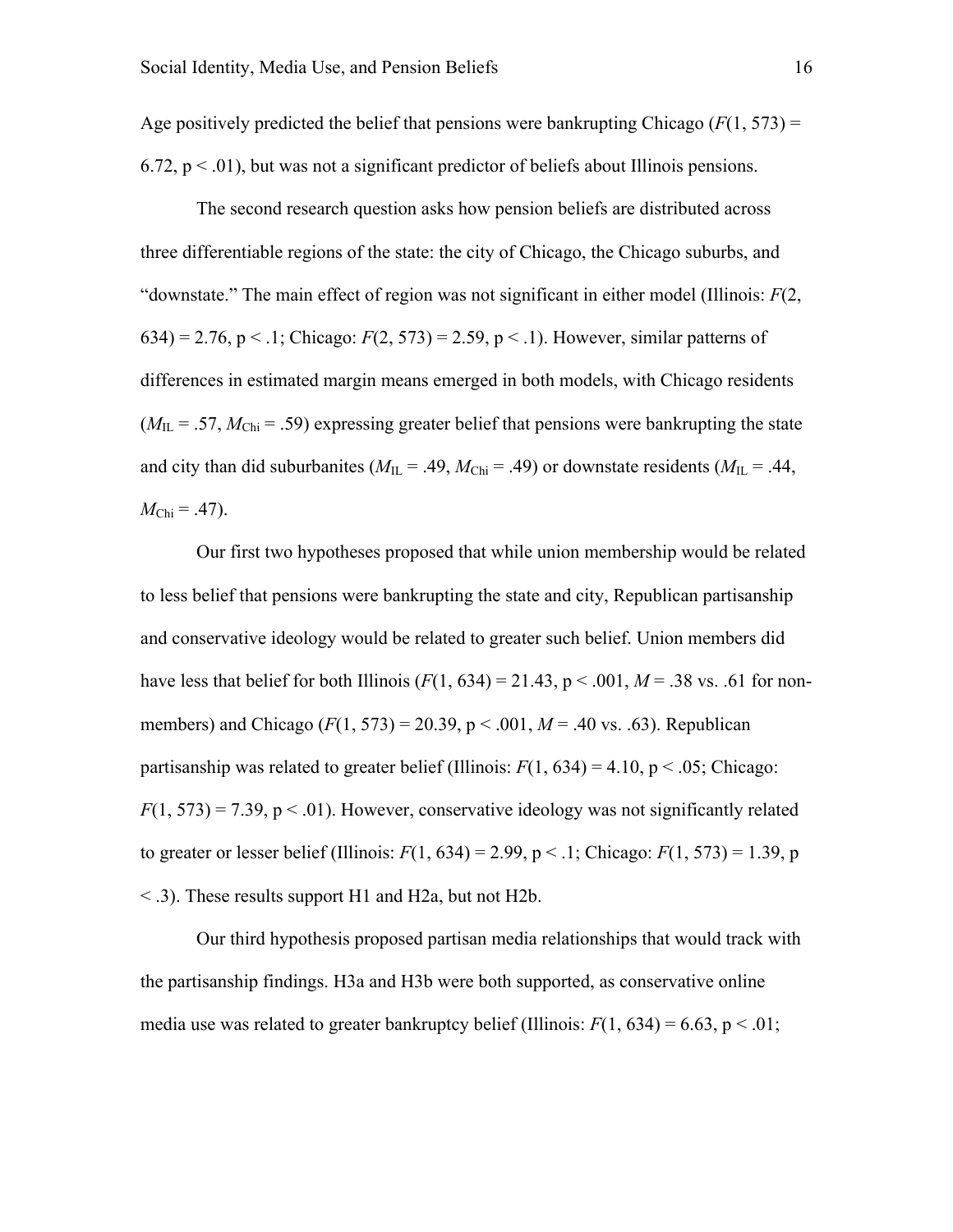Chicago:  $F(1, 573) = 6.23$ ,  $p < .05$ ), while liberal online media use was related to lesser such belief (Illinois:  $F(1, 634) = 5.25$ ,  $p < .05$ ; Chicago:  $F(1, 573) = 5.31$ ,  $p < .05$ ).

Finally, our third research question explored the role of local television, local newspaper, and social media news-seeking. Two of these were significantly, negatively related to belief that pensions are bankrupting Illinois (TV:  $F(1, 634) = 5.96$ , p < .05; social media:  $F(1, 634) = 4.33$ ,  $p < .05$ ). However, none of the three were significantly related to belief that pensions are bankrupting Chicago.

#### **Discussion**

These findings provide some support for the notion of a "just-in-time" model of social identity influence, in which exploratory analysis is able to pick out minor differences between two closely related beliefs. Although these two beliefs are likely to be close to each other in one's cognitive network, and likely to share many of the same cognitive connections (perhaps thoughts about public employees, the history of public corruption in Illinois and Chicago, one's opinions of the governor and mayor, etc.), demographic and media use differences emerge that provide a way to find separation between the two concepts. Most notably, local TV news use and social media use for news only play a significant role in predicting beliefs about the Illinois pension system, failing to significantly predict beliefs about the Chicago pension system; age works in the opposite fashion. This suggests key differences in the information environment around these two related stories, perhaps owing to the varying relevance of the Chicago pension story to other media markets around the state.

That Chicago residents differ from the rest of the state on these beliefs, but moreso on the Chicago-specific belief, also suggests there may be a cognitive interactive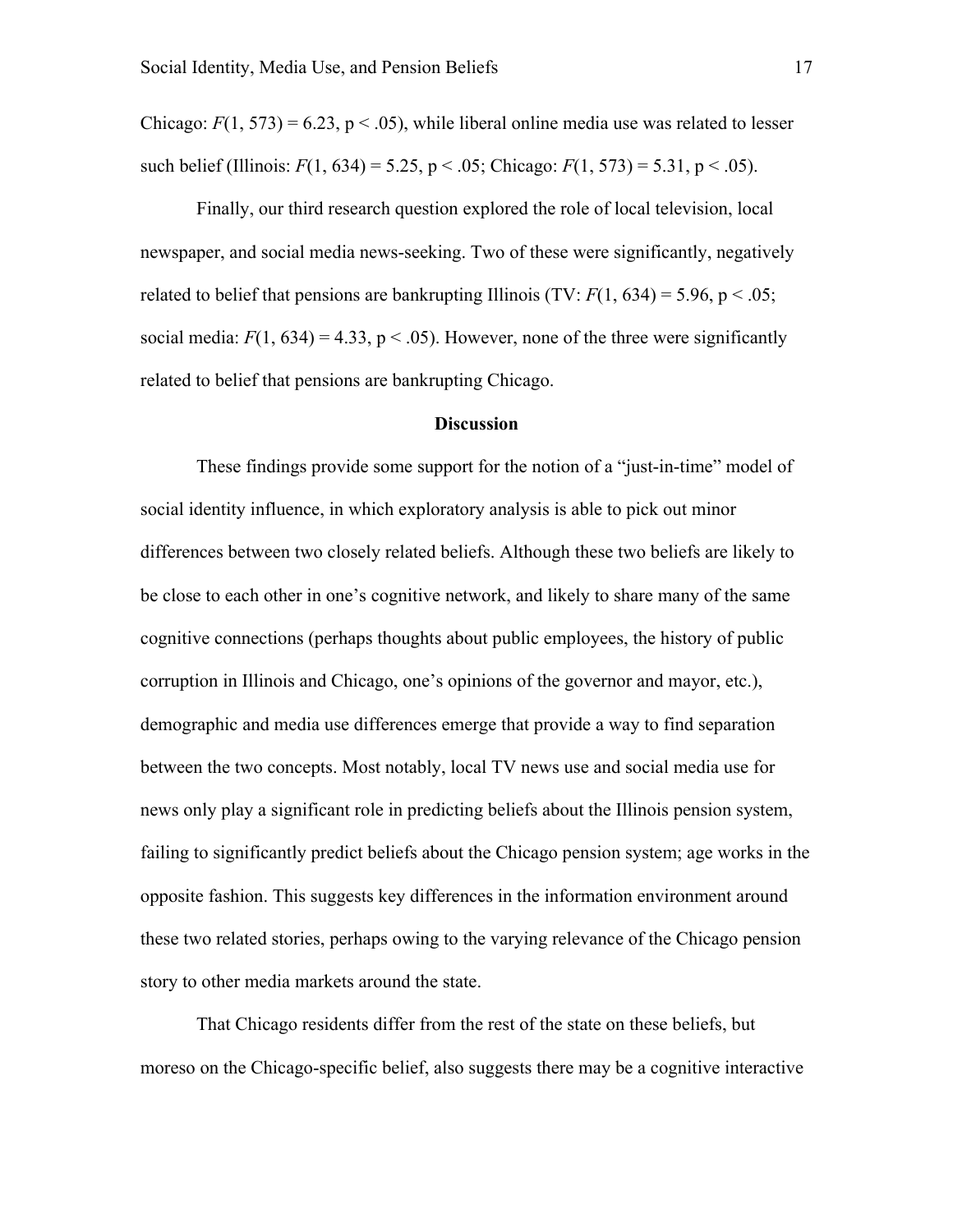effect at play. Both pension systems have some direct relevance for this group of people, and their thinking about these two problems may compound on itself to make them see each as worse than other Illinoisans do. Another potential factor is that they are more acutely aware of the dangers of underfunded pensions and the potential implications that it could have on the state of Illinois based on current issues that the city of Chicago is experiencing. Moody's downgraded the Chicago's debt rating in February 2015, for example.

Similarly, the finding that local television news use and social media news use are relevant factors for beliefs about Illinois pensions, but that local newspaper use is not, suggests that perhaps the story has been framed on television, and the make-up of Illinoisans' social networks, above and beyond their own political identities, is skewed in some way toward the view that the state's pension problem is overblown, or that solutions to it can be found.

In terms of understanding the cognitive networks from which we formulate beliefs, the geographic, union, and partisan associations that we find overlap – but differently across the two related outcomes – shed more light on the complex nature of social identity influences and how they might be derived through analysis. And in terms of public policy, they help those hoping to mobilize opinion on the pension situations understand the origins of beliefs among different classes of stakeholders.

Not surprisingly, union identity is highly relevant to pension beliefs. Individuals who belong to labor unions are substantially more likely than other Illinoisans to believe that pensions are not bankrupting that state. This belief reflects the collective, valueoriented socialization that unions attempt to foster through mobilization at the expense of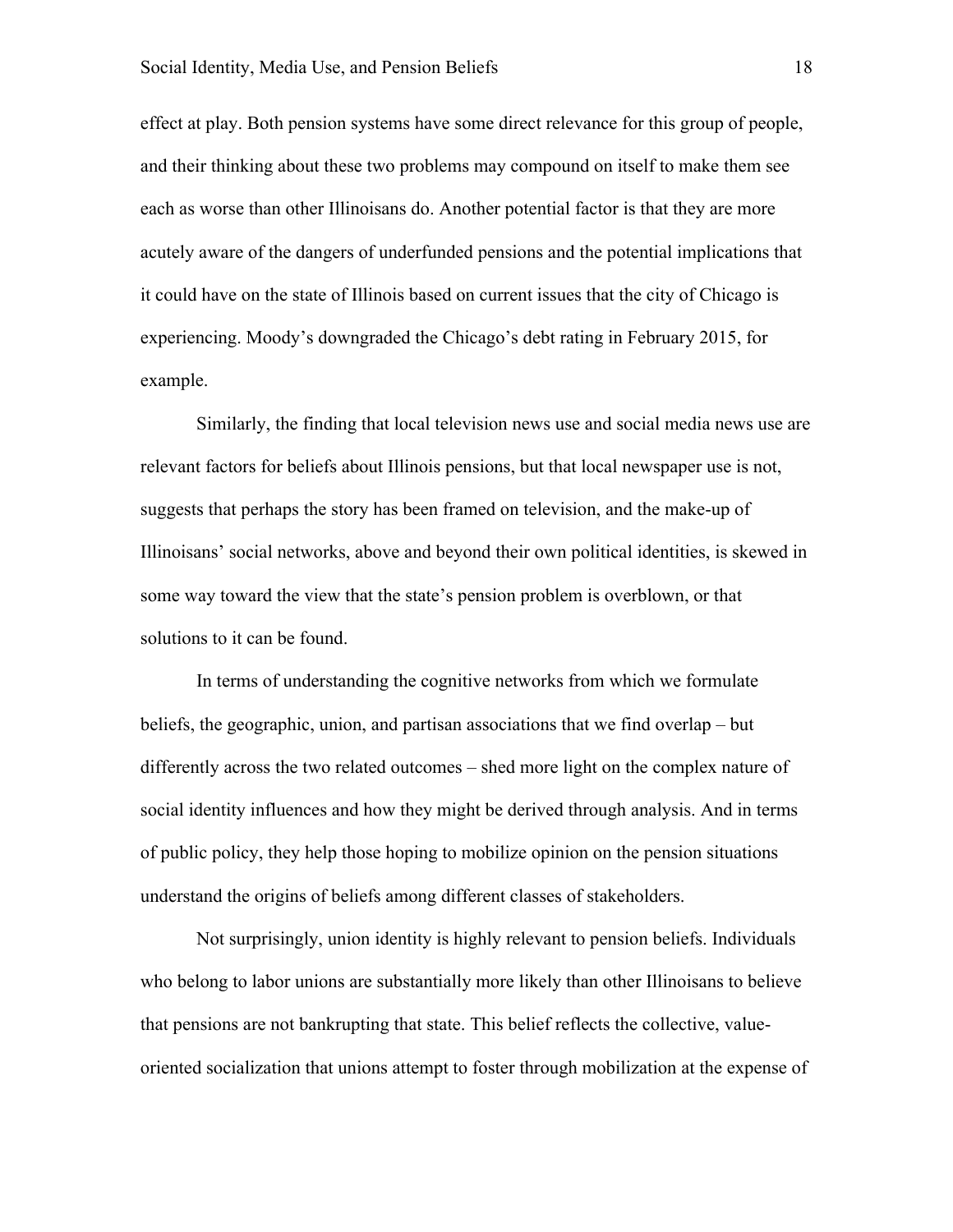individual orientation. Additionally, our findings suggest that unions are already highly mobilized around the issues of pensions in Chicago. Logically, this would seem to imply that union members are much more likely to think pensions are not bankrupting the state or the city, but rather the state's gross negligence in oversight and funding. In this scenario, it implies that even if pensions are serious problems, union members would be more likely to see governmental oversight and negligence as the primary issue, but not the pensions themselves.

As expected, Republican partisanship, though not conservative ideology, predicted beliefs that unions were bankrupting the state. Moreover, partisan media were found to reinforce this position. This matches findings of previous literature (Veenstra, Hossain, et al., 2014) examining partisanship and ideology as social identities, and their influence over beliefs about objective realities that have nonetheless become contested along deeply political lines. Like this study, we find that party plays a stronger role than ideology, perhaps because the issue is more topical and policy-oriented than representative of a deeply ingrained worldview, as climate change has come to be, for example. The findings also support the model of belief formation that flows from elites through largely internal communication channels to rank and file members.

As with any single study, there are a number of limitations to consider. First, social identity is sometimes difficult to operationalize and measure. That is true of some of our measures as well. Specifically, our study more accurately measures union membership than social identity per se. Separating private and public union membership may allow clearer view of this mechanism. Likewise, place-based identities pose difficulties to researchers. Our study trifurcates place-based identities as those of the city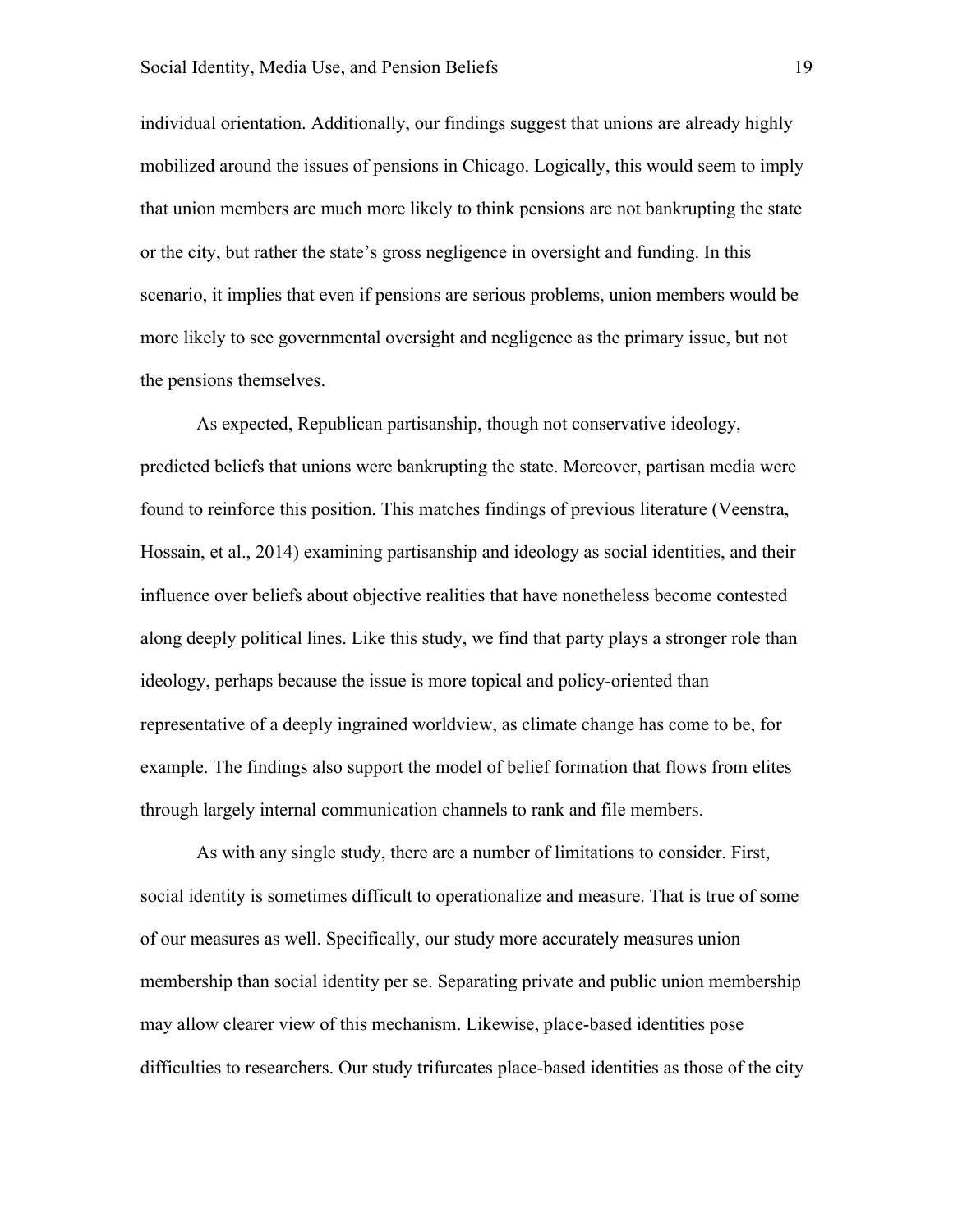of Chicago, the suburbs, and the rest of the state. However, these categories are not mutually exclusive when it comes to individuals' complex sense of themselves – individuals can identify with multiple place-based identities. Many people live in the suburbs, but work in the city and vice-versa. Relocation is another significant factor in multiple place-based identities. Over a lifetime, an individual might live in all three places. Additionally, many southern Illinois residents align themselves more with St. Louis than Chicago due to its proximity. Regardless of the number of place-based identities that one has, there can be differing levels of the strength of those claims between individuals.

The broad media exposure measures typical to public opinion surveys are also rather blunt. For instance, in terms of actual content, there is no clear distinction between local and national media. Local media always carry national news and national news will often pick up local news stories. Additionally, "social media" further blur the lines between local and national media by spreading content through social networks not constrained to geographical boundaries.

Question wording might also be seen as a limitation concerning our dependent variables. The term "bankrupting" is problematic due to its semantic connotations and artificial restrictions. Respondents might believe that pensions are a serious problem, but not bankrupting the state. Other respondents might believe that pensions are merely one variable out of many that are responsible for the city of Chicago's and the state of Illinois financial problems. In these cases, respondents may or may not answer that pensions are bankrupting the state of Illinois due to pensions being just one of many variables. Others might believe that bankruptcy is simply not a serious concern because the city and state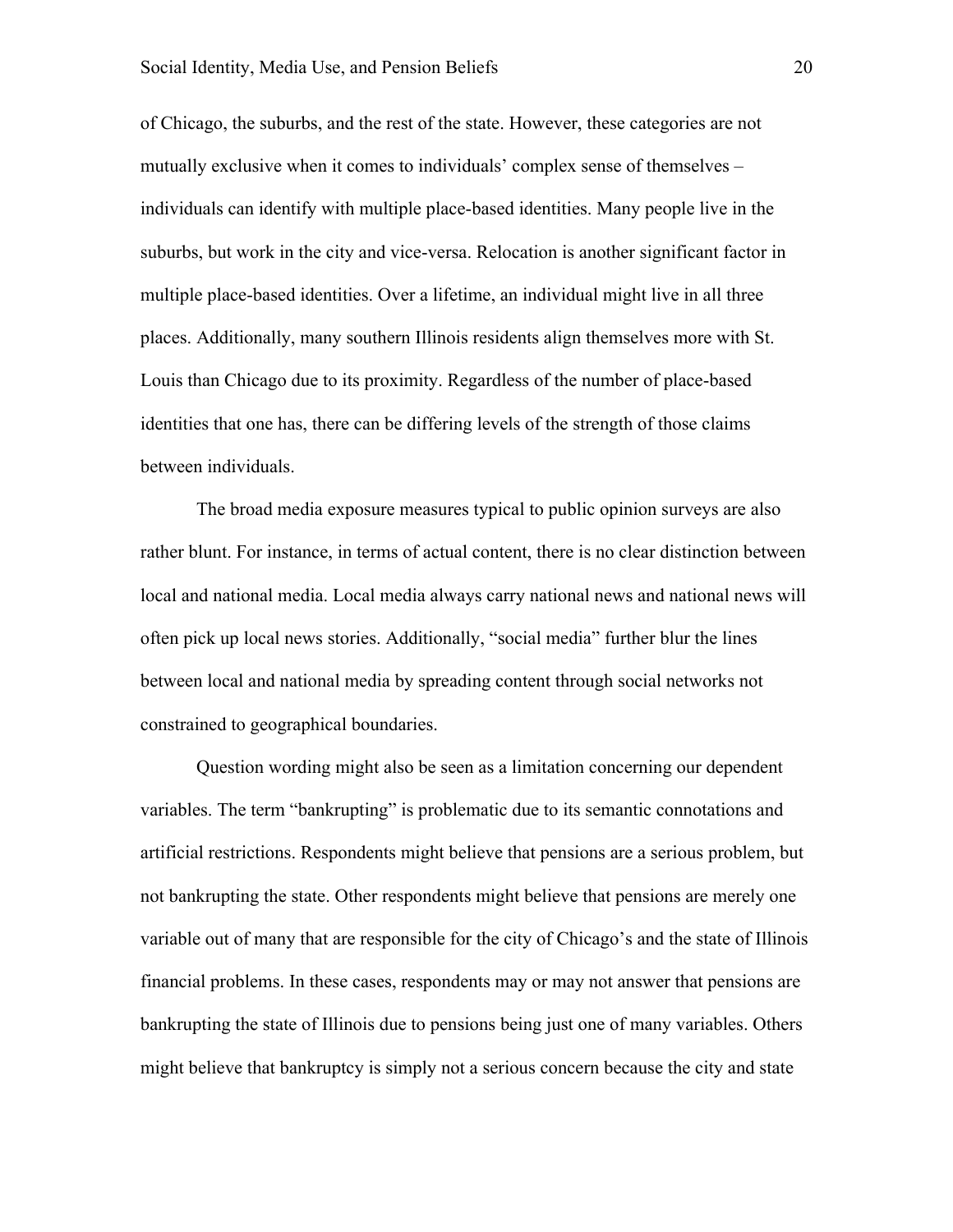can always cut other services, generate new revenue streams through taxation, or ask for federal assistance. While these people might have answered no, that does not deny that they still might consider pensions a serious problem for both the city and state. Future studies can build upon our findings by addressing some of the identity, media, and belief measurement shortcomings mentioned above, by comparing beliefs about pension struggles in states and municipalities around the nation, and by conducting analysis of the actual content in local news.

Additionally, more study is needed to understand how broadly applicable a "justin-time" model of social identity influence might be. Because it relies on specification derived from dependent variable characteristics, and because the dependent variable is a cognition related to a contested social topic, examination of the model might begin with a thorough explication of the concepts that could be found and characterized in such contested topics. Figuring out what sorts of topic characteristics relate to individuals' social identities may provide a short-cut to the kind of exploratory analysis we conducted in this study by allowing researchers to more easily predict the relevance of social identities, and moving a step closer to a unified model.

## **References**

Adams, G. R., & Marshall, S. K. (1996). A Developmental Social Psychology of Identity: Understanding the Person-in-Context. *Journal of Adolescence, 19*(5), 429-442.

Anastasio, P. A., Rose, K. C., & Chapman, J. (1999). Can the Media Create Public Opinion? A Social-Identity Approach. *Current Directions in Psychological Science, 8*(5), 152-155. doi: 10.1111/1467-8721.00036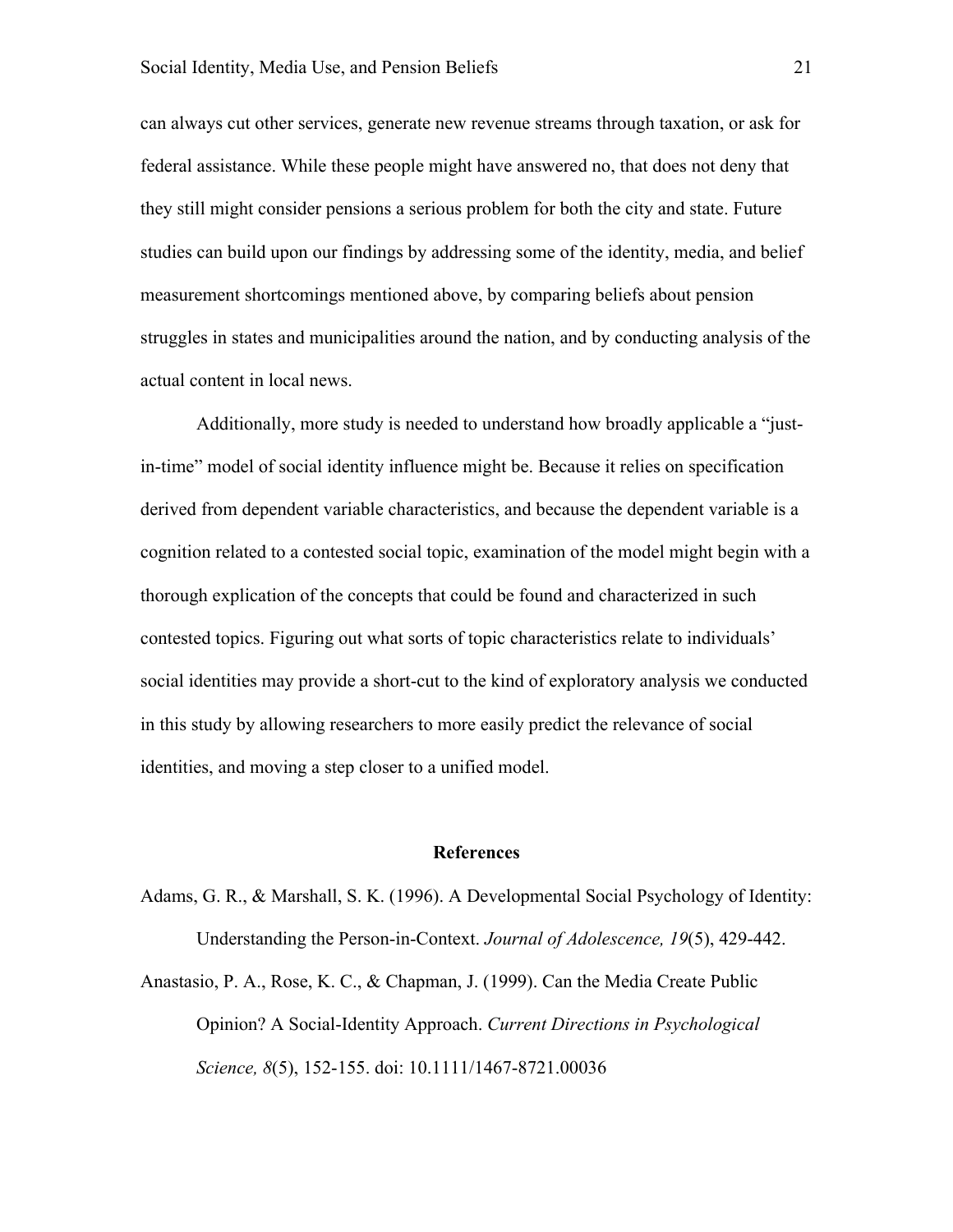- Andrzejewski, A. (2011). Illinois Labor Union 'Leaders' Are Stealing Millions From Taxpayers. *Breitbart*. http://www.breitbart.com/biggovernment/2011/10/13/illinois-labor-union-leaders-are-stealing-millions-fromtaxpayers/
- Badigannavar, V., & Kelly, J. (2005). Why Are Some Union Organizing Campaigns More Successful Than Others? *British Journal of Industrial Relations, 43*(3), 515-535. doi: 10.1111/j.1467-8543.2005.00367.x
- Barkan, S. E. (2014). Gender and Abortion Attitudes: Religiosity as a Suppressor Variable. *Public Opinion Quarterly, 78*(4), 940-950. doi: 10.1093/poq/nfu047
- Barker-Plummer, B. (1995). News as a Political Resource: Media Strategies and Political Identity in the U. S. Women's Movement, 1966–1975. *Critical Studies in Mass Communication, 12*(3), 306-324. doi: 10.1080/15295039509366939
- Barnett, T., & Schubert, E. (2002). Perceptions of the Ethical Work Climate and Covenantal Relationships. *Journal of Business Ethics, 36*(3), 279-290. doi: 10.1023/A:1014042613106
- Bennett, W. L. (2012). The Personalization of Politics: Political Identity, Social Media, and Changing Patterns of Participation. *The ANNALS of the American Academy of Political and Social Science, 644*(1), 20-39. doi: 10.1177/0002716212451428
- Bennett, W. L., & Segerberg, A. (2013). *The Logic of Connective Action: Digital Media and the Personalization of Contentious Politics*. Cambridge, UK: Cambridge University Press.
- Boykoff, M. T., & Boykoff, J. M. (2004). Balance as Bias: Global Warming and the US Prestige Press. *Global Environmental Change, 14*(2), 125-136.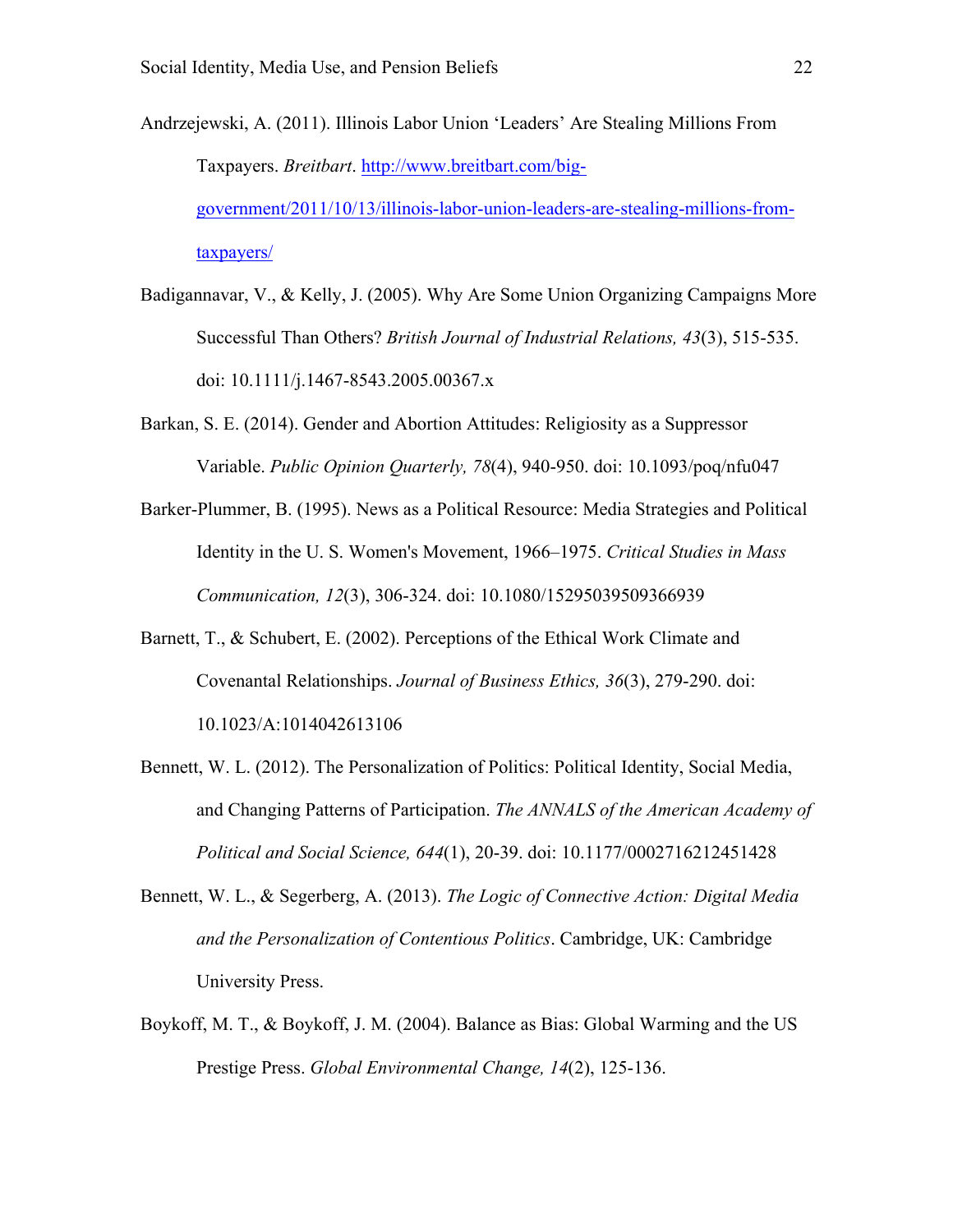- Braman, D., Kahan, D. M., & Grimmelmann, J. (2005). Modeling Facts, Culture, and Cognition in the Gun Debate. *Social Justice Research, 18*(3), 283-304. doi: 10.1007/s11211-005-6826-0
- Brewer, M. B. (2007). The Importance of Being We: Human Nature and Intergroup Relations. *American Psychologist, 62*(8), 728-738. doi: 10.1037/0003- 066X.62.8.728
- Buttimer, A., & Seamon, D. (1980). *The Human Experience of Space and Place*. New York: St. Martin's Press.
- Ching, B., & Creed, G. W. (1996). *Knowing Your Place: Rural Identity and Cultural Hierarchy*. New York: Routledge.
- Clayton, S. (2003). Environmental Identity: A Conceptual and an Operational Definition. In S. Clayton & S. Opotow (Eds.), *Identity and the Natural Environment* (pp. 45- 65). Cambridge, MA: The MIT Press.
- Cohen, G. L. (2003). Party Over Policy: The Dominating Impact of Group Influence on Political Beliefs. *Journal of Personality and Social Psychology, 85*(5), 808-822. doi: 10.1037/0022-3514.85.5.808
- Cohen, R. E. (1992). *Washington at Work: Back Rooms and Clean Air*. New York: Macmillan Publishing Company.
- Conover, P. J., & Feldman, S. (1981). The Origins and Meaning of Liberal/Conservative Self-Identifications. *American Journal of Political Science, 25*(4), 617-645.
- Couldry, N. (2012). *Media, Society, World: Social Theory and Digital Media Practice*. Maiden, MA: Polity Press.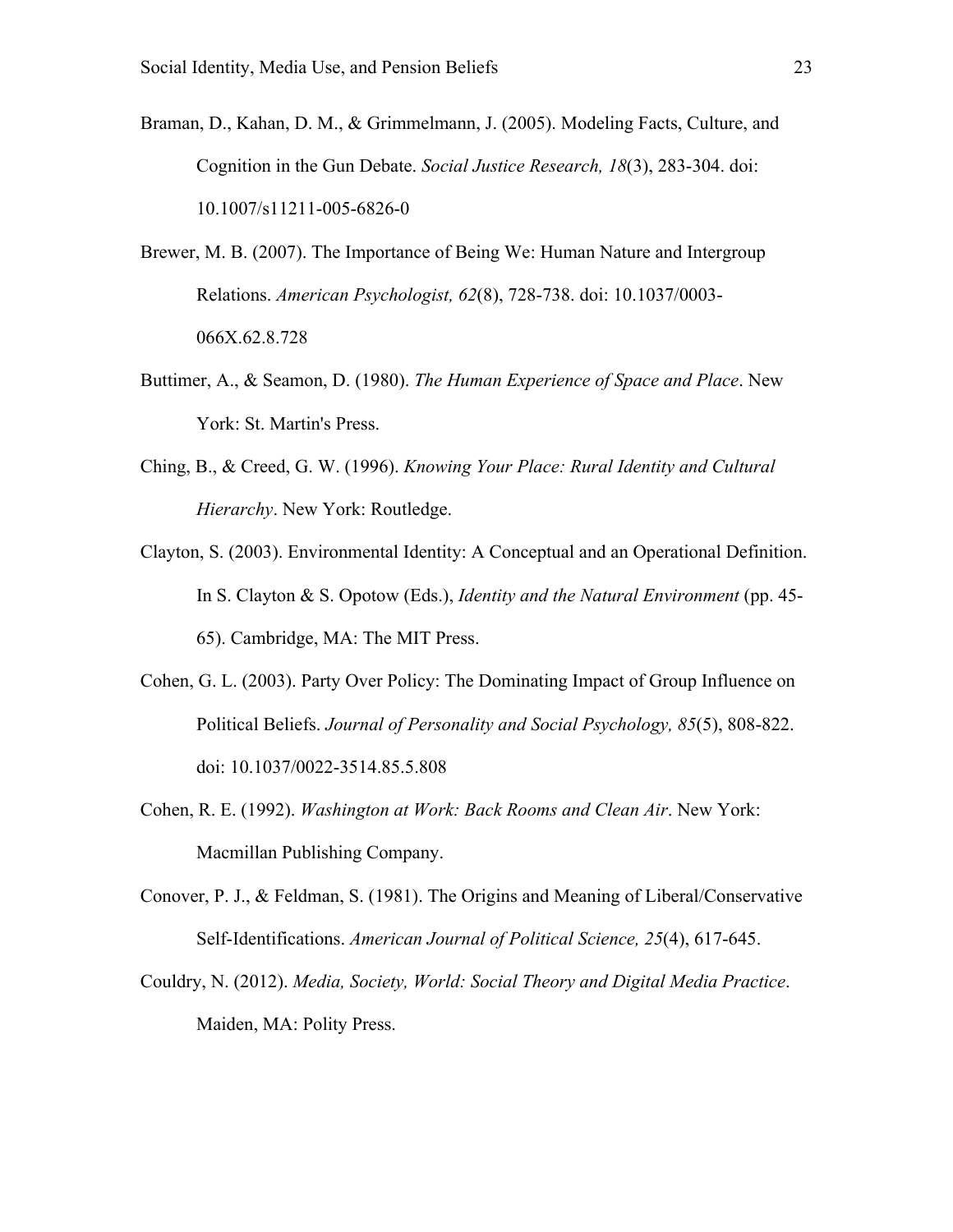- Cregan, C., Bartram, T., & Stanton, P. (2009). Union Organizing as a Mobilizing Strategy: The Impact of Social Identity and Transformational Leadership on the Collectivism of Union Members. *British Journal of Industrial Relations, 47*(4), 701-722. doi: 10.1111/j.1467-8543.2009.00733.x
- Delshad, A., & Raymond, L. (2013). Media Framing and Public Attitudes Toward Biofuels. *Review of Policy Research, 30*(2), 190-210. doi: 10.1111/ropr.12009
- Eveland, W. P., Jr., & Shah, D. V. (2003). The Impact of Individual and Interpersonal Factors on Perceived News Media Bias. *Political Psychology, 24*(1), 101-117.
- Fullagar, C., McCoy, D., & Shull, C. (1992). The Socialization of Union Loyalty. *Journal of Organizational Behavior, 13*(1), 13-26. doi: 10.1002/job.4030130103
- Gil de Zúñiga, H. (2008). *Geo-identity and Media Use: A Model of the Process of Political and Civic Participation in the European Union.* (Doctoral Dissertation), University of Wisconsin-Madison.
- Grindle, M. S. (2007). *Going Local: Decentralization, Democratization, and the Promise of Good Governance*. Princeton, NJ: Princeton University Press.
- Gürses, F. (2015). Democracy, Citizenship and Local Press: The Case of the USA "Local Press in Boulder". *Advances in Journalism and Communication, 3*(1), 19-32. doi: 10.4236/ajc.2015.31003
- Hindman, D. B. (2009). Mass Media Flow and Differential Distribution of Politically Disputed Beliefs: The Belief Gap Hypothesis. *Journalism & Mass Communication Quarterly, 86*(4), 790-808. doi: 10.1177/107769900908600405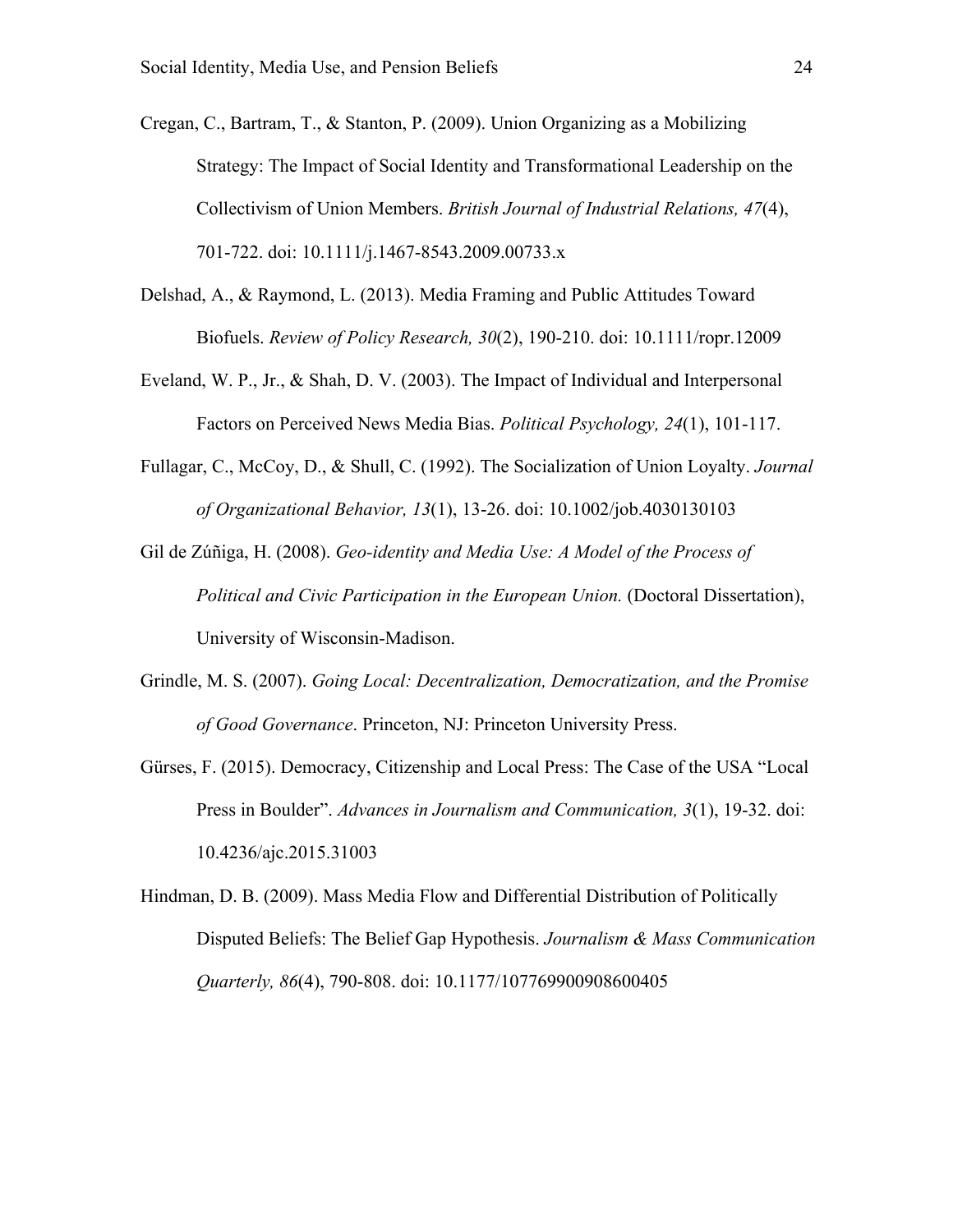- Hindman, D. B. (2012). Knowledge Gaps, Belief Gaps, and Public Opinion about Health Care Reform. *Journalism & Mass Communication Quarterly, 89*(4), 585-605. doi: 10.1177/1077699012456021
- Huddy, L. (2013). From Group Identity to Political Cohesion and Commitment. In L. Huddy, D. O. Sears & J. Levy (Eds.), *Oxford Handbook of Political Psychology*. New York: Oxford University Press.
- Hummon, D. M. (1986). City Mouse, Country Mouse: The Persistence of Community Identity. *Qualitative Sociology, 9*(1), 3-25. doi: 10.1007/BF00988246
- Hyman, R. (1996). Changing Union Identities in Europe. In P. Leisink, J. Van Leemput  $\&$ J. Vilrokx (Eds.), *The Challenges to Trade Unions in Europe: Innovation or Adaptation*. Cheltenham, UK: Edward Elgar.
- Hyman, R. (2001). *Understanding European Trade Unionism: Between Market, Class & Society*. London: Sage.
- Iyengar, S., & Hahn, K. S. (2009). Red Media, Blue Media: Evidence of Ideological Selectivity in Media Use. *Journal of Communication, 59*(1), 19-39. doi: 10.1111/j.1460-2466.2008.01402.x
- Joskow, P. L., & Schmalensee, R. (1998). Market-Based Environmental Policy: The U.S. Acid Rain Program. *Journal of Law and Economics, 41*(1), 37-84. doi: 10.1086/467384
- Kahan, D. M. (2013). Ideology, Motivated Reasoning, and Cognitive Reflection. *Judgment and Decision Making, 8*(4), 407-424.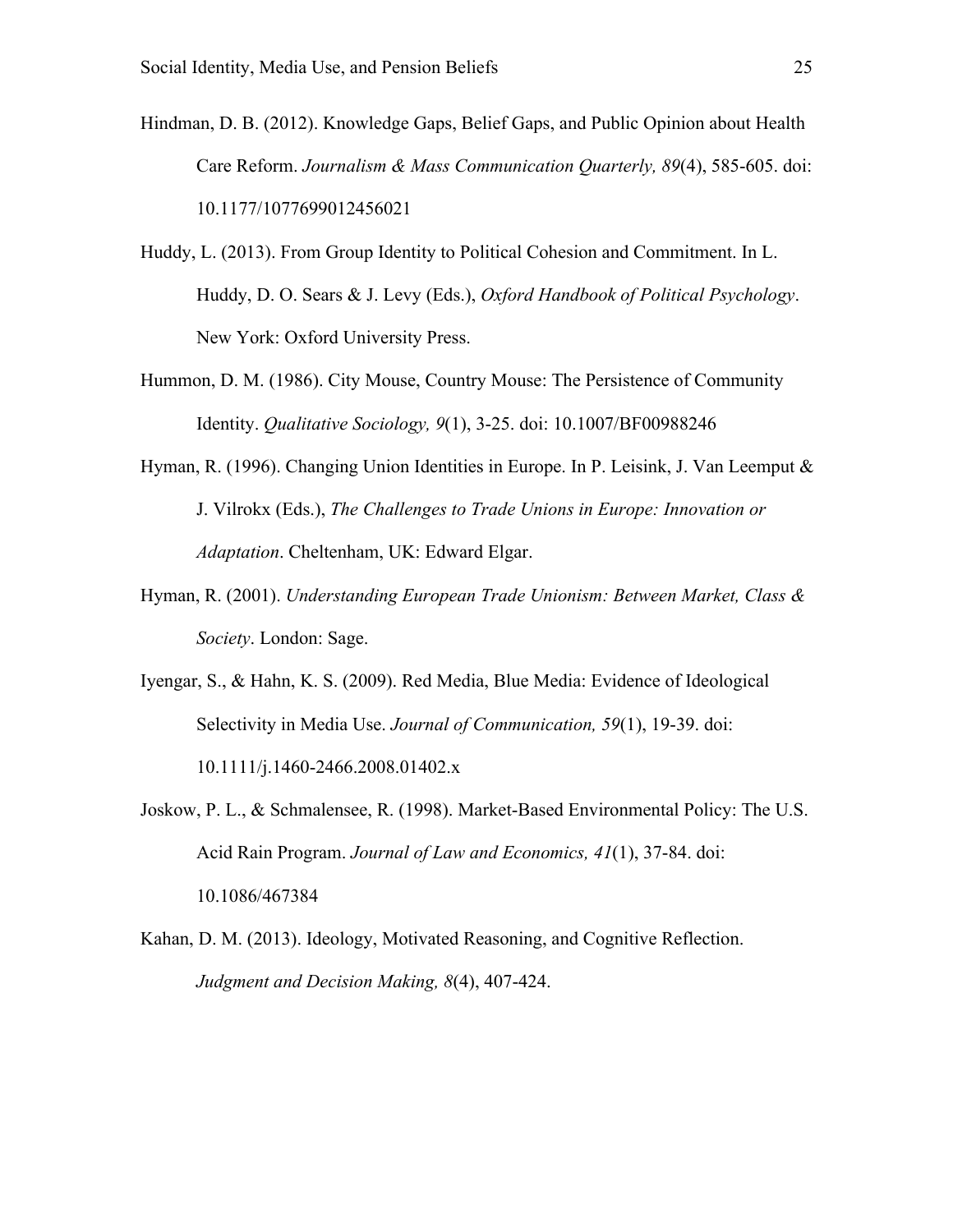- Kahan, D. M., Braman, D., Slovic, P., Gastil, J., & Cohen, G. L. (2009). Cultural Cognition of the Risks and Benefits of Nanotechnology. *Nature Nanotechnology, 4*(2), 87-91. doi: 10.1038/nnano.2008.341
- Kelly, C., & Kelly, J. (1994). Who Gets Involved in Collective Action? Social Psychological Determinants of Individual Participation in Trade Unions. *Human Relations, 47*(1), 63-88. doi: 10.1177/001872679404700104
- Kelly, J. (1998). *Rethinking Industrial Relations: Mobilisation, Collectivism and Long Waves*. London: Routledge.
- Kraft, M. E. (2010). *Environmental Policy and Politics* (5th ed.). Boston, MA: Longman.
- Lalli, M. (1988). Urban Identity. In D. Canter, J. C. Jesuino, L. Soczka & G. M. Stephenson (Eds.), *Environmental Social Psychology*. Dordrecht, The Netherlands: Kluwer Academic Publishers.
- Landini, F. (2012). Peasant Identity: Contributions Towards a Rural Psychology From an Argentinian Case Study. *Journal of Community Psychology, 40*(5), 520-538. doi: 10.1002/jcop.21479
- Levendusky, M. (2013). *How Partisan Media Polarize America*. Chicago: The University of Chicago Press.
- Liebes, T., & Curran, J. (2002). *Media, Ritual and Identity* (2nd ed.). London: Routledge.
- Mahrt, M. (2008). Conversations About Local Media and Their Role in Community Integration. *Communications, 33*(2), 233-246. doi: 10.1515/COMMUN.2008.013
- McCall, G. J., & Simmons, J. L. (1966). *Identities and Interactions*. New York: The Free Press.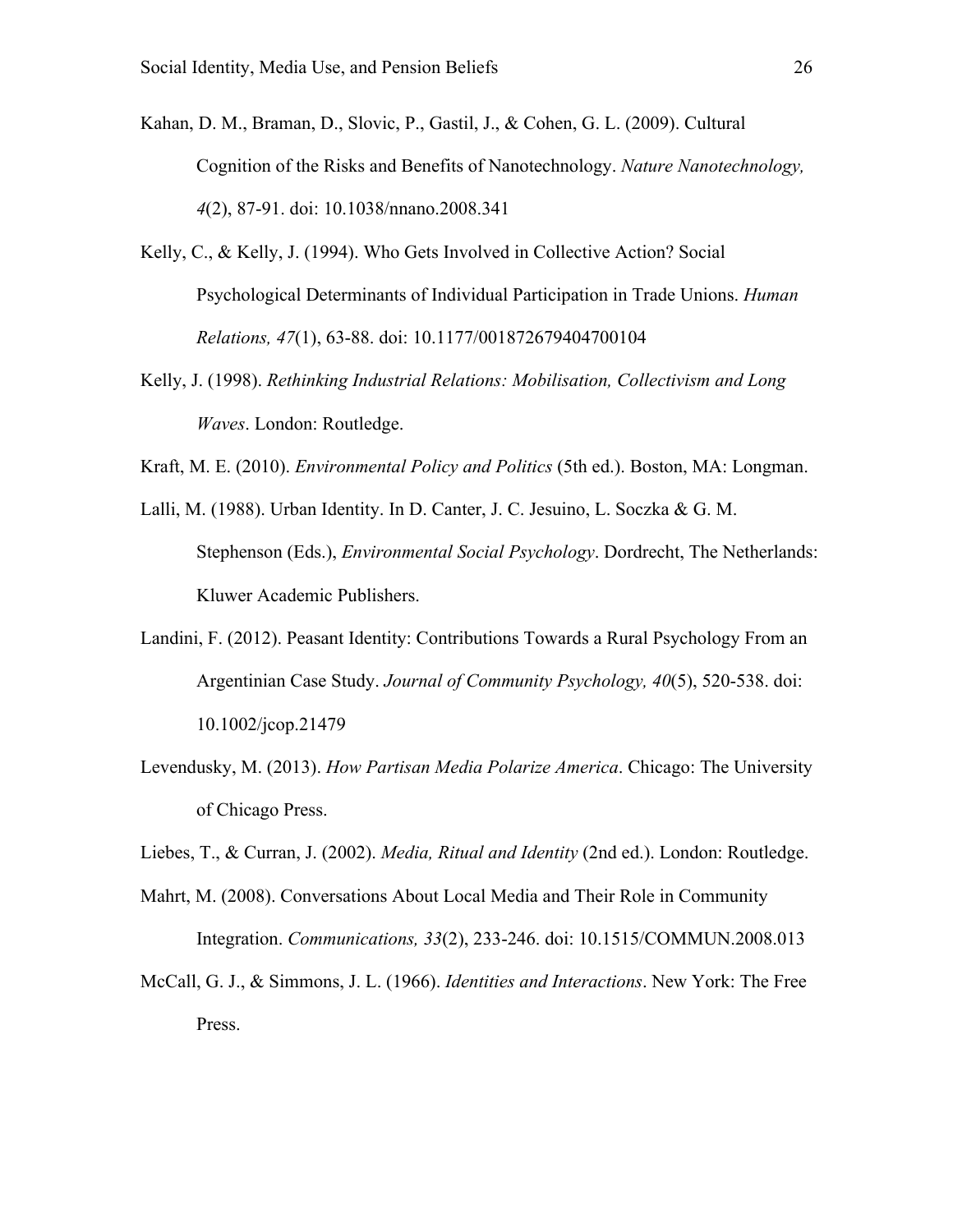McLeod, J. M., Daily, K., Guo, Z., Eveland, W. P., Jr., Bayer, J., Yang, S., & Wang, H. (1996). Community Integration, Local Media Use, and Democratic Processes. *Communication Research, 23*(2), 179-209. doi: 10.1177/009365096023002002

- Metochi, M. (2002). The Influence of Leadership and Member Attitudes in Understanding the Nature of Union Participation. *British Journal of Industrial Relations, 40*(1), 87-111. doi: 10.1111/1467-8543.00224
- Morley, D., & Robins, K. (2002). *Spaces of Identity: Global Media, Electronic Landscapes and Cultural Boundaries*. London: Routledge.
- Nisbet, E. C., & Myers, T. A. (2010). Challenging the State: Transnational TV and Political Identity in the Middle East. *27, 4*(347-366). doi: 10.1080/10584609.2010.516801
- Niven, D. (2003). Objective Evidence on Media Bias: Newspaper Coverage of Congressional Party Switchers. *Journalism & Mass Communication Quarterly, 80*(2), 311-326. doi: 10.1177/107769900308000206
- Paek, H.-J., Yoon, S.-H., & Shah, D. V. (2005). Local News, Social Integration, and Community Participation: Hierarchical Linear Modeling of Contextual and Cross-Level Effects. *Journalism & Mass Communication Quarterly, 82*(3), 587-606. doi: 10.1177/107769900508200307
- Proshansky, H. M. (1978). The City and Self-Identity. *Environment & Behavior, 10*(2), 147-169. doi: 10.1177/0013916578102002
- Proshansky, H. M., Fabian, A. K., & Kaminoff, R. (1983). Place-Identity: Physical World Socialization of the Self. *Journal of Environmental Psychology, 3*(1), 57-83. doi: 10.1016/S0272-4944(83)80021-8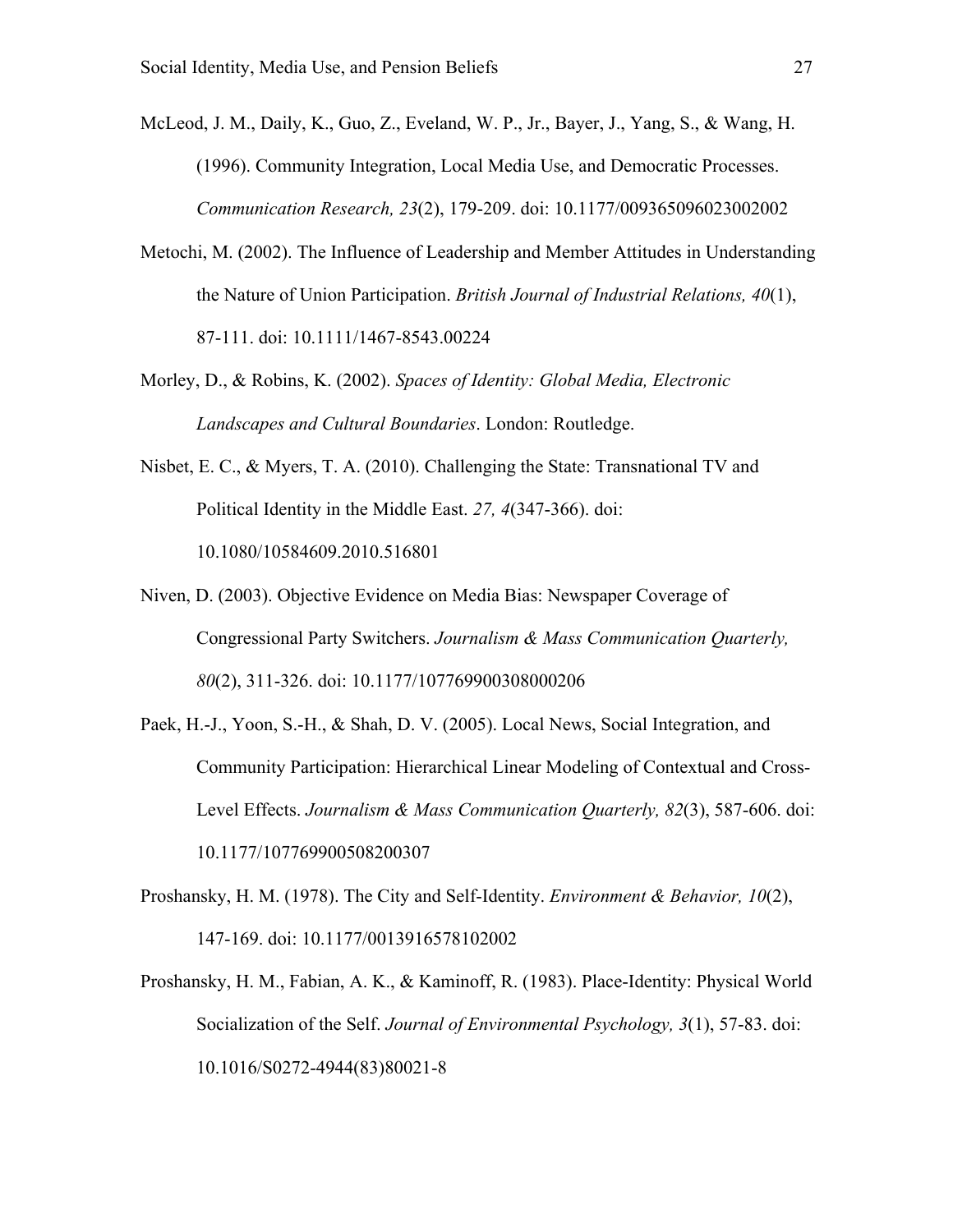Relph, E. (1976). *Place and Placelessness*. London: Pion.

Roccas, S., & Brewer, M. B. (2002). Social Identity Complexity. *Personality and Social Psychology Review, 6*(2), 88-106. doi: 10.1207/S15327957PSPR0602\_01

Rosenberg, M. (1979). *Conceiving the Self*. New York: Basic Books.

- Rosenfeld, S. (2013). America's Retirement Crisis Grows as Cities Raid Pension and Health Plans. *Alternet*. http://www.alternet.org/node/934912
- Schiffer, A. J. (2006). Assessing Partisan Bias in Political News: The Case(s) of Local Senate Election Coverage. *Political Communication, 23*(1), 23-39. doi: 10.1080/10584600500476981
- Shamir, B., House, R. J., & Arthur, M. B. (1993). The Motivational Effects of Charismatic Leadership: A Self-Concept Based Theory. *Organization Science, 4*(4), 577-594. doi: 10.1287/orsc.4.4.577
- Stedman, R. C. (2002). Toward a Social Psychology of Place: Predicting Behavior from Place-Based Cognitions, Attitude, and Identity. *Environment & Behavior, 34*(5), 561-581. doi: 10.1177/0013916502034005001
- Stokols, D., & Shumaker, S. A. (1981). People in Places: A Transactional View of Settings. In J. H. Harvey (Ed.), *Cognition, Social Behavior, and the Environment*. Hillsdale, NJ: Lawrence Erlbaum Associates.
- Stroud, N. J. (2008). Media Use and Political Predispositions: Revisiting the Concept of Selective Exposure. *Political Behavior, 30*(3), 341-366. doi: 10.1007/s11109-007- 9050-9
- Tajfel, H. (1981). *Human Groups & Social Categories: Studies in Social Psychology*. Cambridge, UK: Cambridge University Press.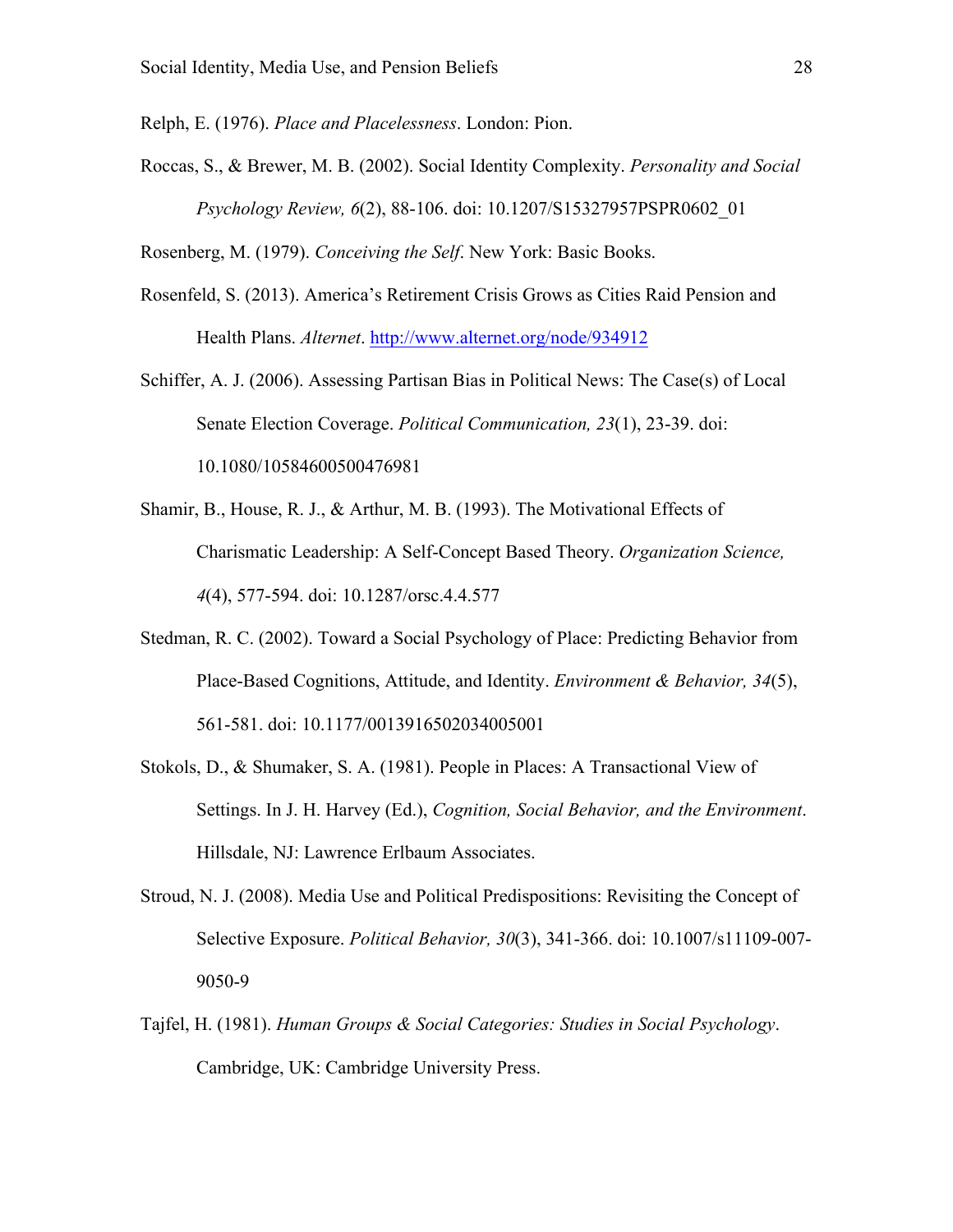- Tajfel, H., & Turner, J. C. (1986). The Social Identity Theory of Intergroup Behavior. In W. G. Austin & S. Worchel (Eds.), *Psychology of Intergroup Relations* (2nd ed.). Chicago: Nelson-Hall Publishers.
- Twigg, N. W., Fuller, J. B., & Hester, K. (2008). Transformational Leadership in Labor Organizations: The Effects on Union Citizenship Behaviors. *Journal of Labor Research, 29*(1), 27-41. doi: 10.1007/s12122-007-9039-5
- Van Dyne, L., Graham, J. W., & Dienesch, R. M. (1994). Organizational Citizenship Behavior: Construct Redefinition, Measurement, and Validation. *Academy of Management Journal, 37*(4), 765-802. doi: 10.2307/256600

Varnelis, K. (2012). *Networked Publics*. Cambridge, MA: The MIT Press.

- Veenstra, A. S., Hossain, M. D., & Lyons, B. A. (2014). Partisan Media and Discussion as Enhancers of the Belief Gap. *Mass Communication and Society, 17*(6), 874-897. doi: 10.1080/15205436.2013.855791
- Veenstra, A. S., Jurkowski, E. T., Lyons, B. A., Hossain, M. D., Park, C. S., & McClurg, S. D. (2014). *Social Identity Influences on Health Beliefs: An Examination of Identity Salience*. Paper presented at the Annual Conference of the Midwest Association for Public Opinion Research, Chicago, IL.
- Veenstra, A. S., Lyons, B. A., & Fowler-Dawson, A. (2015). *Conservatism vs. Conservationism: Differential Influences of Social Identities on Beliefs About Fracking*. Southern Illinois University Carbondale.
- Viswanath, K., & Arora, P. (2000). Ethnic Media in the United States: An Essay on Their Role in Integration, Assimilation, and Social Control. *Mass Communication and Society, 3*(1), 39-56. doi: 10.1207/S15327825MCS0301\_03